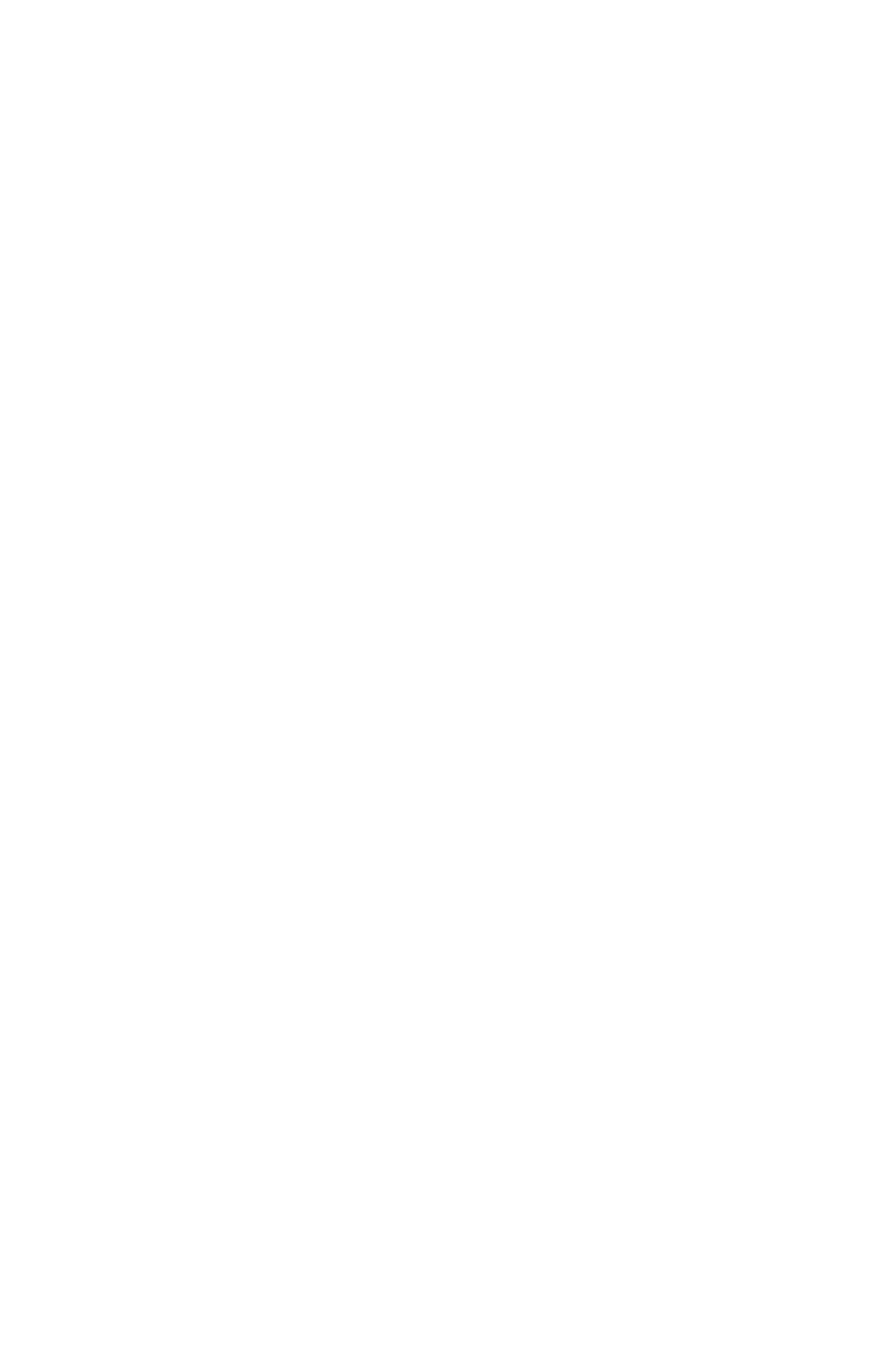**What It Is and What** 

**It Is Not** 



**By George E. Harmon** 

**FAITH PUBLISHING HOUSE** 

*Digitally Published by*  **THE GOSPEL TRUTH www.churchofgodeveninglight.com**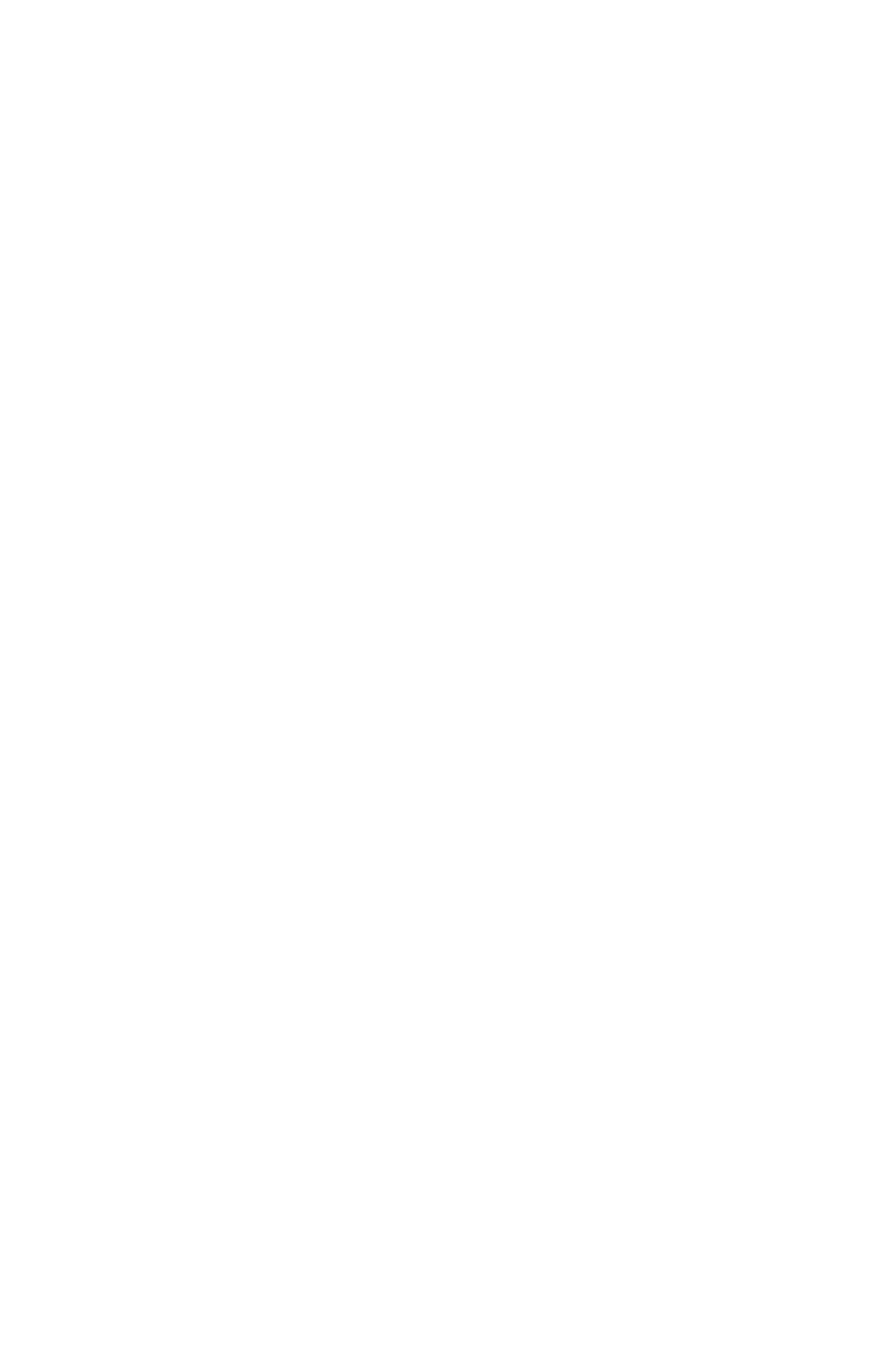# **Chapter One**

In the last commission given by our Lord Jesus Christ to the apostles in St. Mark 16:15-18, He said unto them, "Go ye into all the world, and preach the gospel to every creature. He that believeth and is baptized shall be saved; but he that believeth not shall be damned. And these signs shall follow them that believe; In my name shall they cast out devils; they shall speak with new tongues. . . . They shall lay hands on the sick, and they shall recover." The Emphatic Diaglott says, "new languages." Webster says, "other languages." Let us not love in tongue [language], but in deed and in truth. Many articles and tracts have been written about the "unknown tongue," vainly endeavoring to prove that the "unknown" means a speech or language that no one, not even the speaker, understands. Now if we can find any Bible proof for the above statement, well and good, but if not, we had better leave it alone.

Now to the law and testimony, "I will gather all nations and tongues [languages];" "Thou hast redeemed us out of every tongue, [language] people and nation." Moses said, "I am slow of speech and of a slow tongue." All through the Bible, tongues stand for languages or speech. Now our God is an intelligent God, and He wants His people to be intelligent; He gives us no commands that we cannot understand; neither has He left any promises on record that are incomprehensible to the human mind.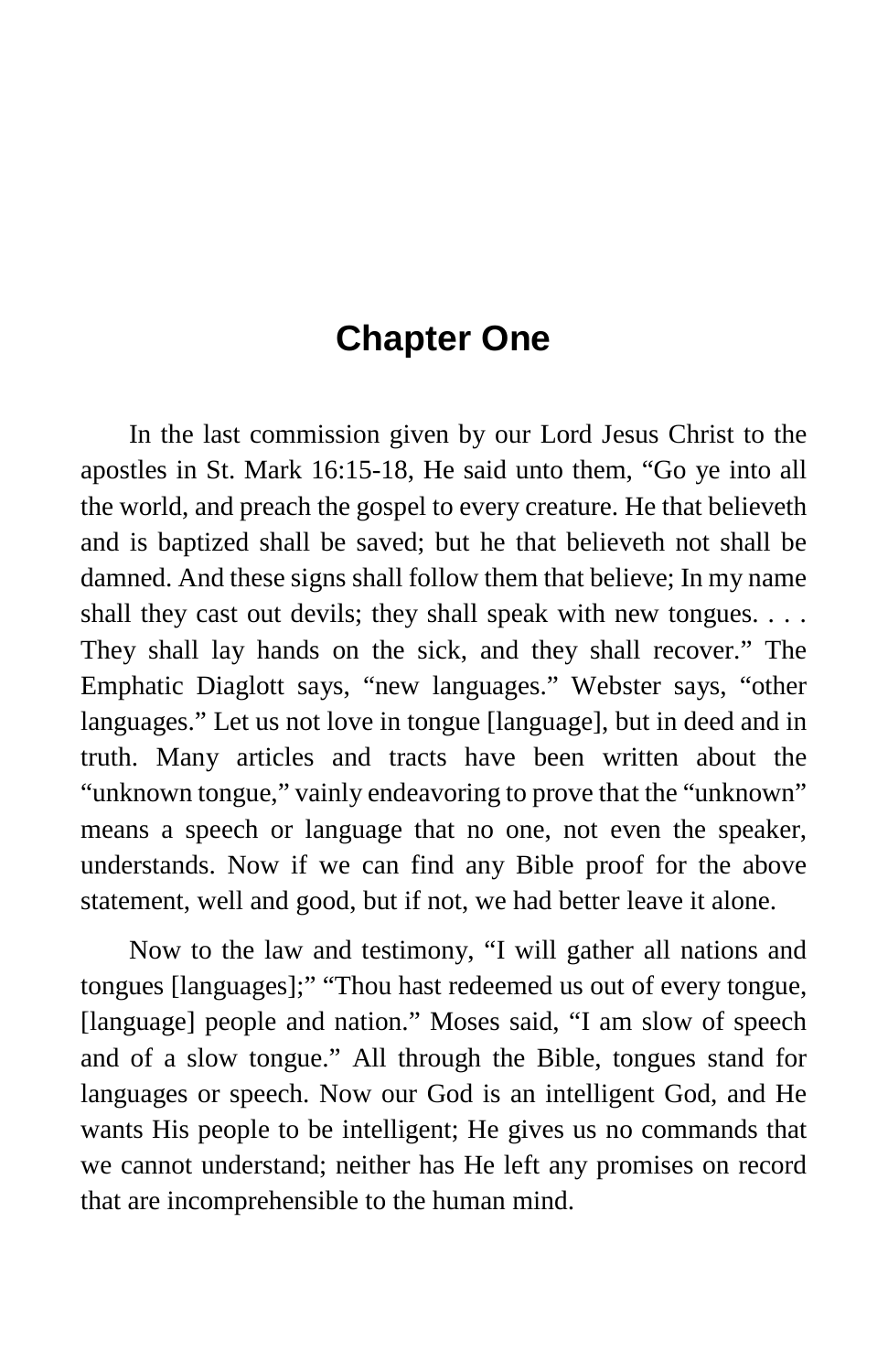Now let us go back to the commission again (verse 15), "Go ye into all the world and preach," (to proclaim, to publish in religious discourses). They were to preach the gospel (glad tidings) to ever creature, nation and tongue. Now as all these apostles that received this command were Galileans and spoke the one language of the Hebrews, therefore, they were told to tarry in Jerusalem until endued with power from on high, which would enable them to preach to, or teach every nation, tongue or people. "And they were all filled with the Holy Ghost, and began to speak with other tongues as the Spirit gave them utterance" (Acts 2:4)—*the act of uttering words, pronunciation*. We here give a few quotations from the Emphatic Diaglott, Acts 2:4, 6, 8, "And they were all filled with the Holy Spirit and began to speak in other languages, as the Spirit gave them utterance . . . the multitude came together, and were perplexed because everyone heard them speaking in his own language . . . and how do we hear each one in our own language in which we were born?" "We hear them speaking in our own tongues the great things of God" (verse 11). So we see clearly there is no such thing taught in the second chapter of the Acts as the unknown tongue that no one, not even the speaker, understands. Then where, pray tell me, do our modern Tongues brethren get a foundation for their doctrine? I have searched the Scriptures faithfully, and fail to find anything on which to build a theory of that kind. The word "unknown" in the 14th chapter of 1st Corinthians and 2nd verse, which is in italics, is supplied by the translators. The Emphatic Diaglott says, "For he who is speaking in a foreign language is not speaking to men, but to God;" for no one listens, neither can the "unknown" be found in the original Greek, from which our King James' Bible was translated, "and with the former translations diligently compared and revised." Speaking in tongues was a gift set in the church for a useful purpose. The remarkable gift or phenomenon manifested on the day of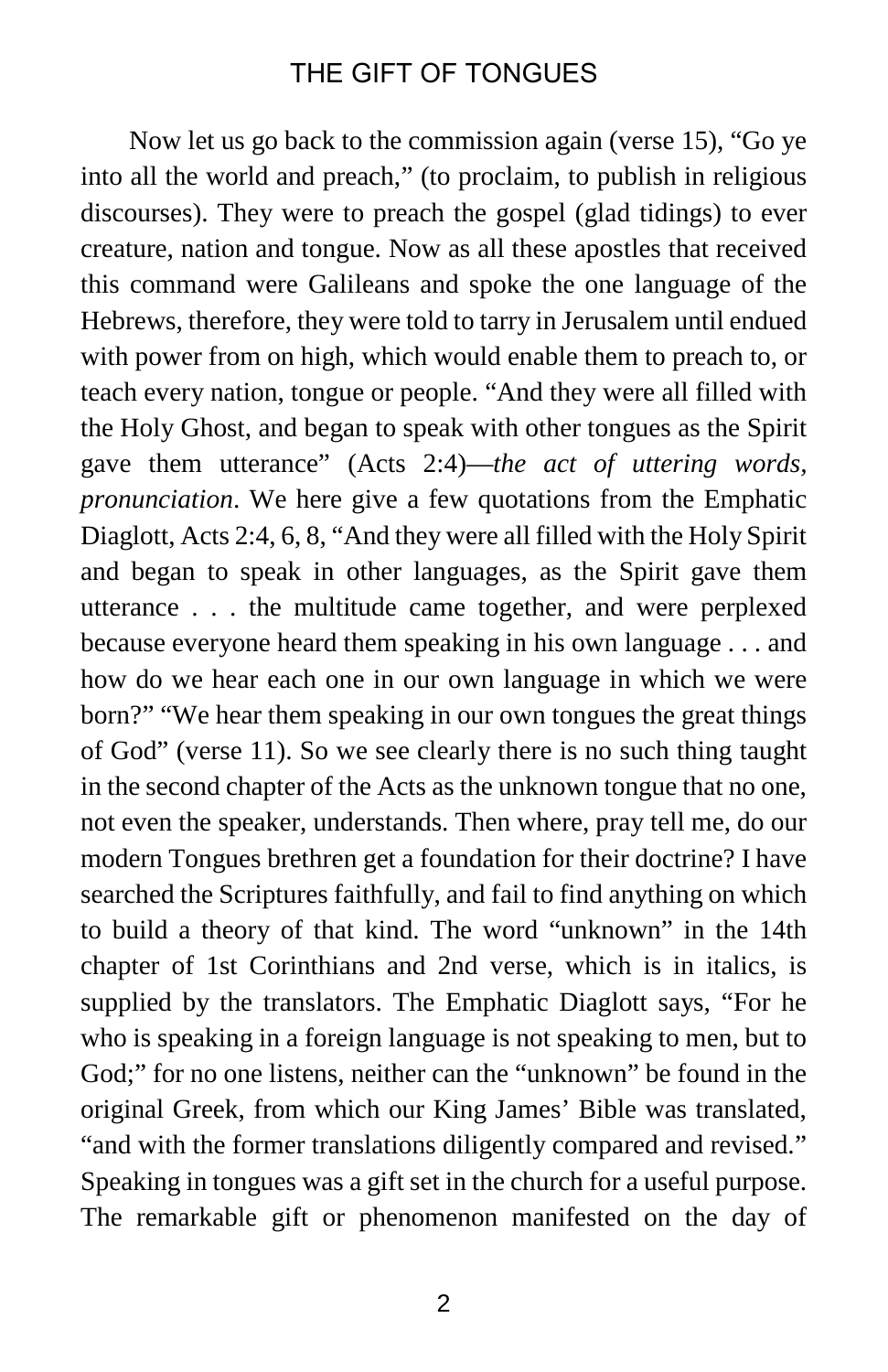Pentecost marked the initial work of the Holy Ghost in setting the church in order.

Some are making an attempt to draw a distinction between the gift of tongues and speaking in tongues—that the gift of tongues is under the control of the individual possessing it while speaking in tongues is an uncontrollable overflow of exhortation. Let us see if we can find any Bible proof for the above assertion. Not a thing can we find in favor of such a theory, but against it. In James 1:26, we read, "If any man among you seem to be religious, and bridleth not his tongue, but deceiveth his own heart, this man's religion is vain." According to the above Scriptures, a man who cannot, or does not, control his tongue has a vain religion, and has deceived his own heart. Gifts of the Spirit and manifestations of the Spirit are the same; for there is no way possible in which tongues can be manifested except by speaking (uttering or pronouncing words). Speaking is to exercise the gift.

It is said by some, according to 1st Cor. 14:4, that God gives us a phase of tongues for private use in order that one may edify himself, and then they try to prove by the 14th verse that the speaker himself does not understand. The Emphatic says, "For if I pray in a foreign language my Spirit prays, but my understanding is without fruit." What is the fruit of my understanding, my prayers, preaching or exhortation? Is it not the good my hearers get out of it? If I preach (prophesy), pray or exhort in a tongue (language) which my congregation does not understand, would it be fruitful? No, not to my congregation. Why? Because they would not know what I said, therefore, could not say, "Amen." But I could be edified if talking to the Lord, because I would know what I was talking about; otherwise it would not be prayer—prayer to God—petitioning Him or asking Him for something.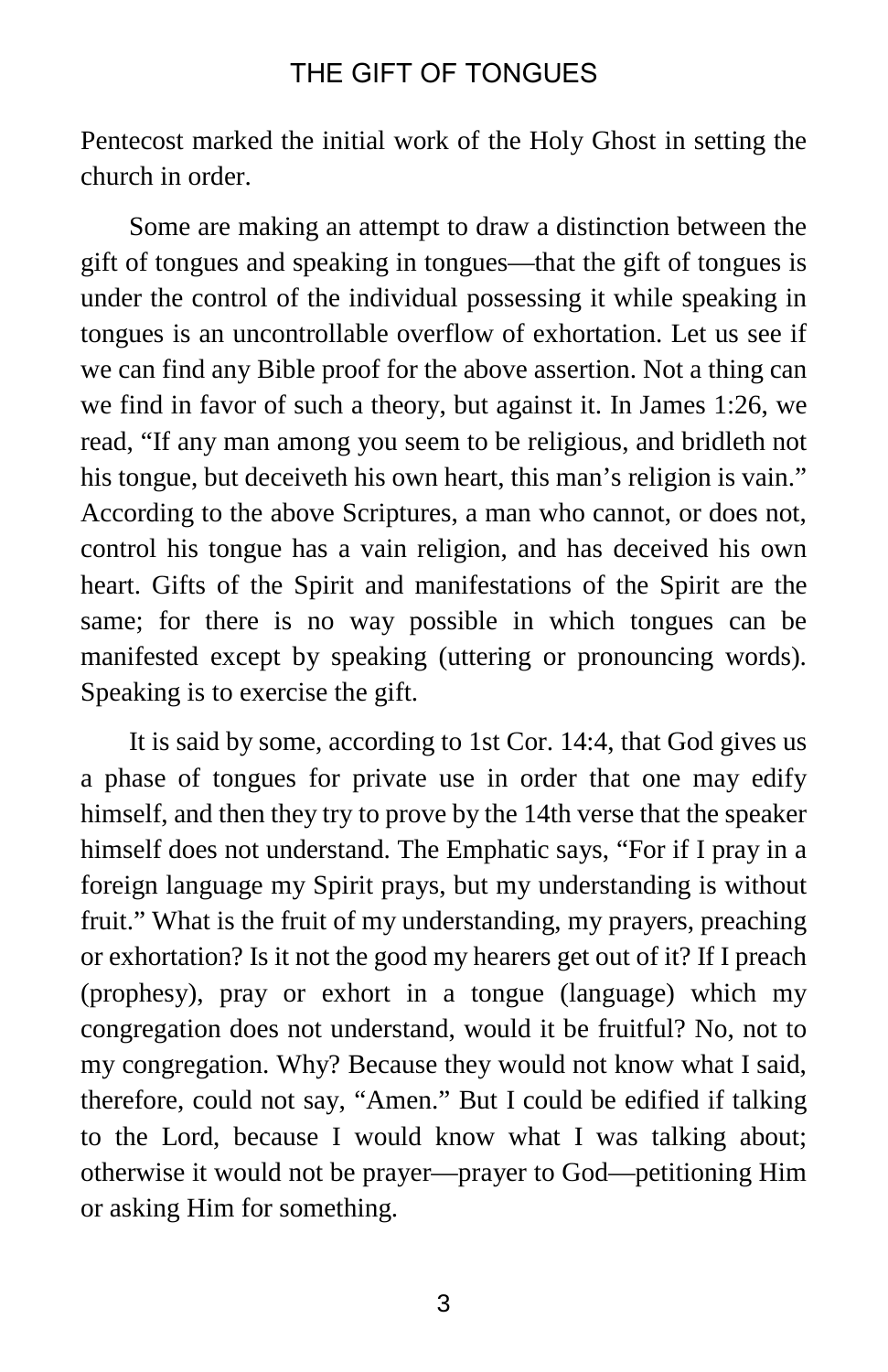If one prays in a tongue he does not understand, how does he know he prays? The 7th and 8th verses read thus, "And even things without life giving sound, whether pipe or harp, except they give a distinction in the sounds, how shall it be known what is piped or harped?" If a person unskilled in any kind of music, picks up a violin and draws the bow across the strings without any attempt to play a tune, would it edify? Would you enjoy it? Would it be fruitful? Would you be any wiser after listening? "For if the trumpet give an uncertain sound, who shall prepare himself to the battle?"

It seems to me that the next two verses in connection with the two just quoted, ought to be enough to settle the whole tongues question. "So likewise ye, except ye utter by the tongue [language] words easy to be understood [not something no one understands, not even the speaker], how shall it be known what is spoken? for ye shall speak into the air." Is God pleased with people who speak into the air? And Paul was talking about real languages, too, but he forbids speaking to the congregation in languages they cannot understand; but, "by the tongue we should speak words to be understood." And how could one do that except he understand what he is talking about? In the 14th verse Paul, in referring to speaking in an unknown tongue ("foreign language" in Emphatic Diaglott), said his understanding was unfruitful. Why? Look for the answer in the 16th verse. "Else when thou shalt bless with the spirit, how shall he that occupieth the room of the unlearned say, Amen, at thy giving of thanks, seeing he understandeth not what thou sayest?"

It is very plain to be seen by the above quotation that the unknown tongue (or foreign languages) could be learned, for if the "unlearned" could not say, "Amen," because he did not understand, surely the learned could say, "Amen," because he did understand. So we clearly see why Paul speaks thus, "My understanding is

4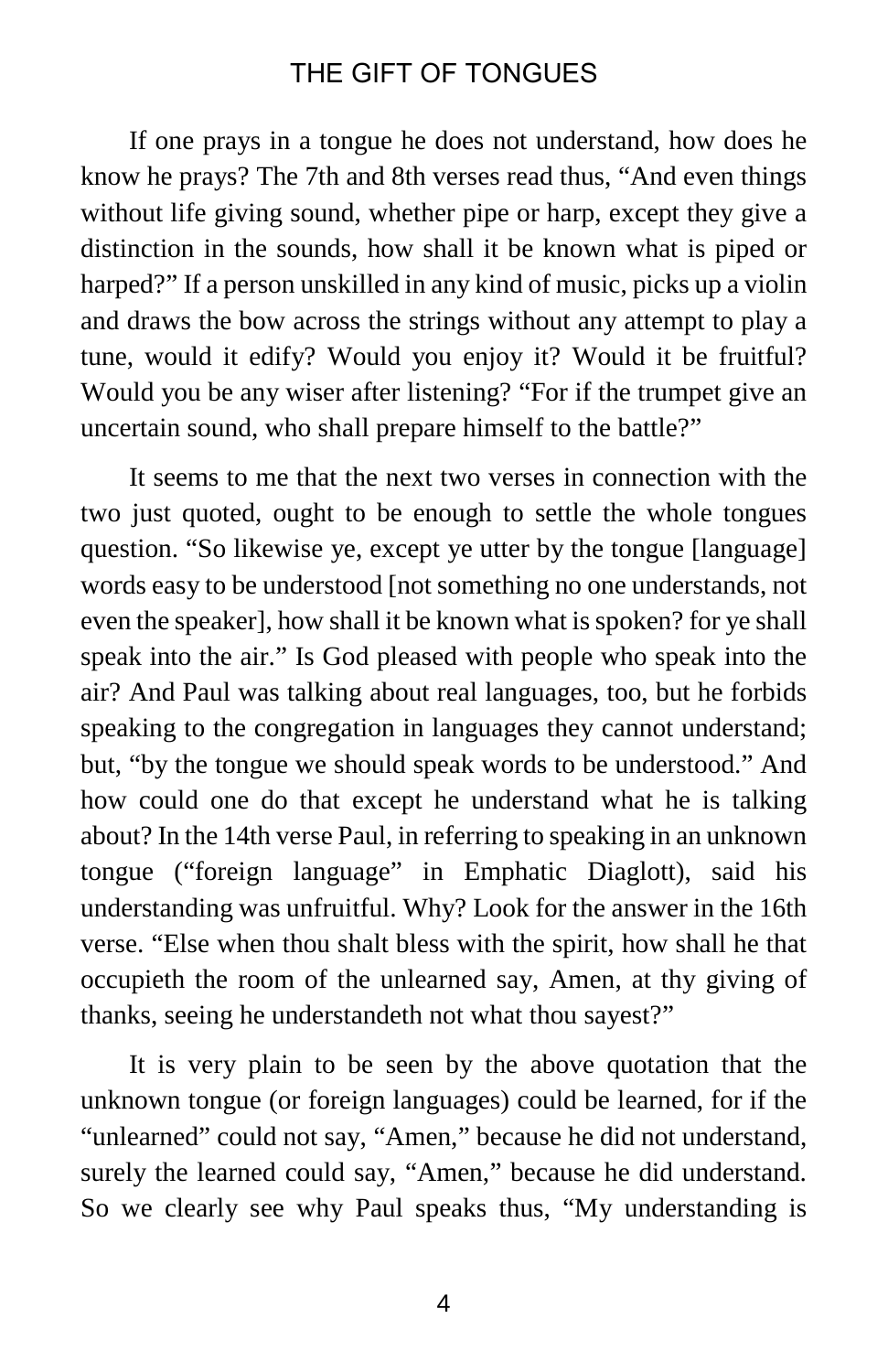unfruitful." It is because, while he himself had an understanding of what he was saying, the "unlearned" person, who did not understand the language he might be speaking or praying in, could not possibly be benefited; therefore, "unfruitful." The 18th and 19th verses I will quote from the Emphatic Diaglott, "I give thanks to God, speaking in different languages more than all of you, yet in a congregation I would rather speak five words through my understanding, so that [in such a way] I might also instruct others, than ten thousand words in a foreign language, [which he, in the 9th verse, calls speaking into the air,] unless we speak words easy to be understood."

For another proof that the Bible nowhere teaches such a thing as an unknown tongue that no one, not even the speaker himself knows what he is saying, we will go to the catalogue of gifts recorded in the 12th chapter of 1st Cor., "Now concerning spiritual gifts, brethren, I would not have you ignorant." Now since the apostle Paul does not want the brethren ignorant concerning any of the spiritual gifts, we are expecting him to make it plain here in the following Scriptures. He starts out by saying, ". . . the manifestation of the Spirit is given to every man to profit withal." So we are not expecting to find something that one would not know what he had if he had it, and, therefore, would not profit him while he did have it, or some unknown speech that he would not know what he said if he said it. "For to one is given by the Spirit the word of wisdom; to another the word of knowledge by the same Spirit; To another faith by the same Spirit; to another the gifts of healing by the same Spirit; To another the working of miracles; to another prophecy; to another discerning of spirits; to another divers kinds of tongues [The Emphatic has it 'different languages']; to another interpretation of tongues [languages]:" While I do not lay claim to a very liberal possession of these wonderful gifts, I do believe them all to be in the Church of God. And while I do not speak in different tongues, I do claim a little faith and some degree of the gift of discernment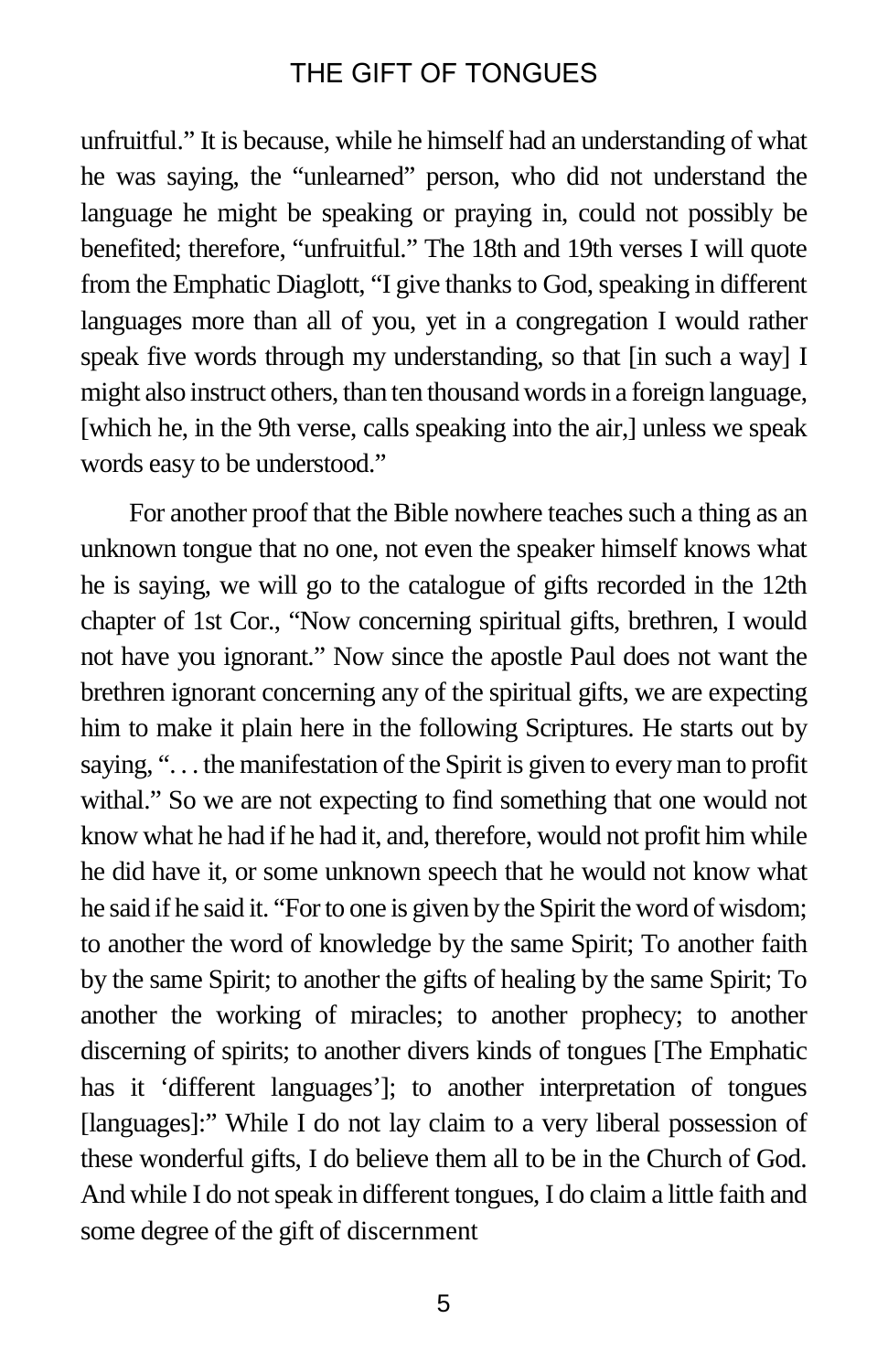# **Chapter Two**

Modern tongues people claim all speak in tongues, as evidence of the reception of the baptism of the Holy Ghost, but the Bible says no. We will quote from the Greek and Emphatic Diaglott in 1st Cor. 12th chapter and 29th and 30th verses, "All are not apostles, all are not prophets, all are not teachers, all are not powers, all have not gifts of cures, all do not speak in different languages, all do not interpret." There were multitudes of people at Jerusalem who believed and were filled with the Holy Ghost, but mention is made of only one hundred and twenty of those on Pentecost who spoke in tongues. The language of Jesus in the commission gives no more ground for believing or supposing that every individual believer should speak with tongues, than for believing they should take up serpents, or lay hands on the sick for healing, or cast out devils. John the Baptist was filled with the Holy Ghost from his birth, but did not speak in tongues.

There is no Bible for seeking the gift of tongues, except it would be for some other's benefit. Some say they do not seek the tongues, but they will not accept of any experience as the baptism until the tongues come. Such a belief opens an avenue for deception, as they will not be satisfied with anything except it be accompanied by tongues, which makes it easy for the enemy to take advantage of them and give them a manifestation of muttering and jabbering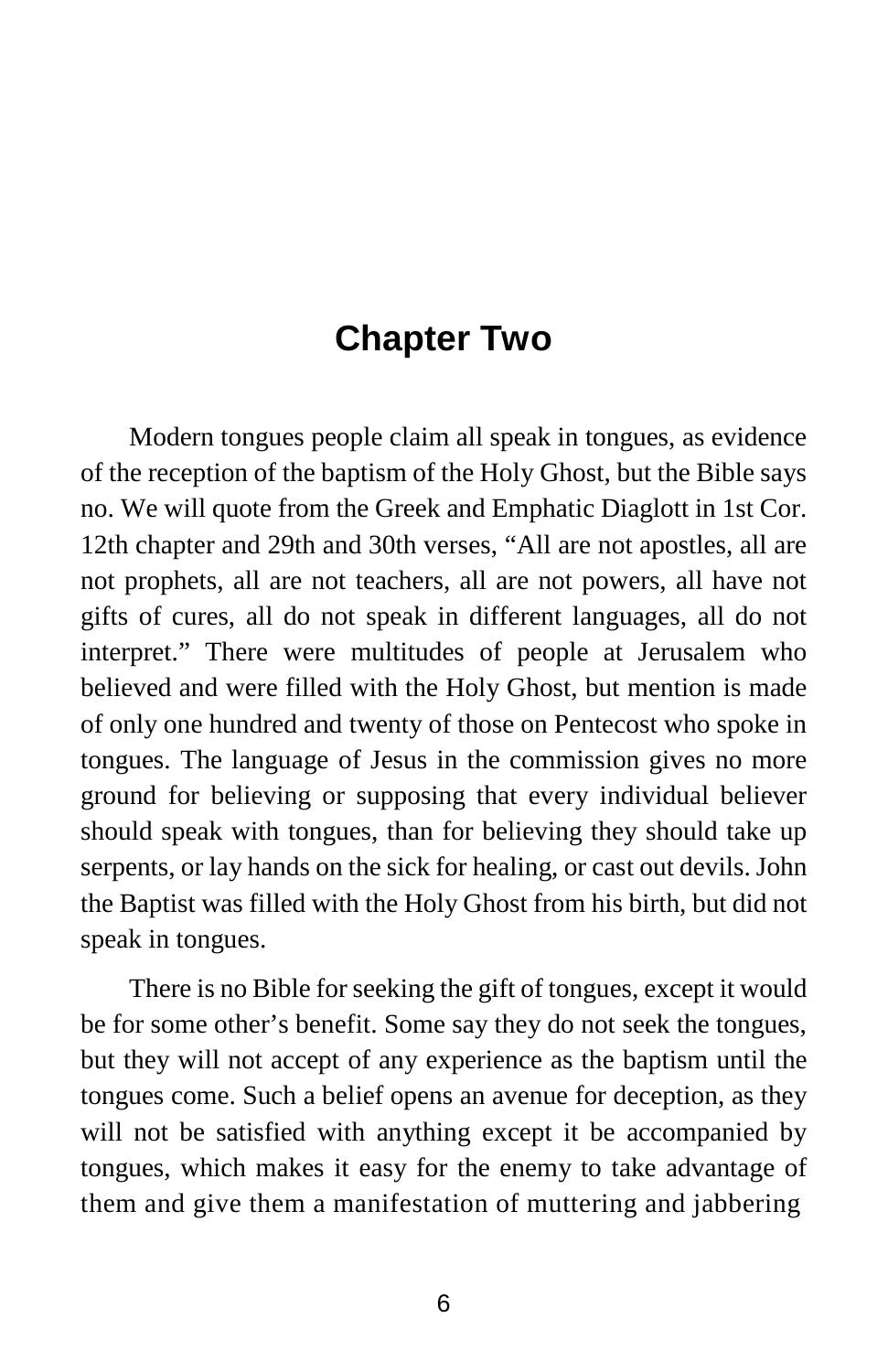which they readily accept as the real gift of tongues. Now where are the texts which prove that tongues must in every instance accompany the baptism? They are not in the Bible. They are to be found only in the deluded mind of man. We have record of three times only of the tongues in connection with the Holy Ghost, namely:

On the day of Pentecost,

At the house of Cornelius,

And at Ephesus.

But it is supposed by some that because three times we find they spoke in tongues when the baptism was received, that in every case they spoke in tongues when the baptism was received, but it was omitted. We prefer to base our argument on what is in the Bible rather than on what is omitted.

To illustrate, a certain good man went in a grove every day for secret prayer and for some time took a stone with him, putting it on a little pile of stones. Suppose after a while the little pile of stones ceased to grow as at first. Is there anything in that to prove the good man had quit going to pray in the grove? Not a thing. Why not? Because there is not an essential connection between the man and the stone. Now the fact that in three instances the speaking in tongues did accompany the Holy Ghost baptism, is no proof that tongues should accompany all baptisms. Jesus said of the Holy Ghost, ". . . when he, the Spirit of truth, is come, he will guide you into all truth . . ." (John 16:13). And in the 17th chapter and the 17th verse, He said to the Father, ". . . thy word is truth." And as the Holy Ghost and the Word always agree, "the truth," therefore, is something that can be learned, is it not? If not, why not? As the Holy Ghost helps us to teach it and understand it. In 1 John 4:1, we are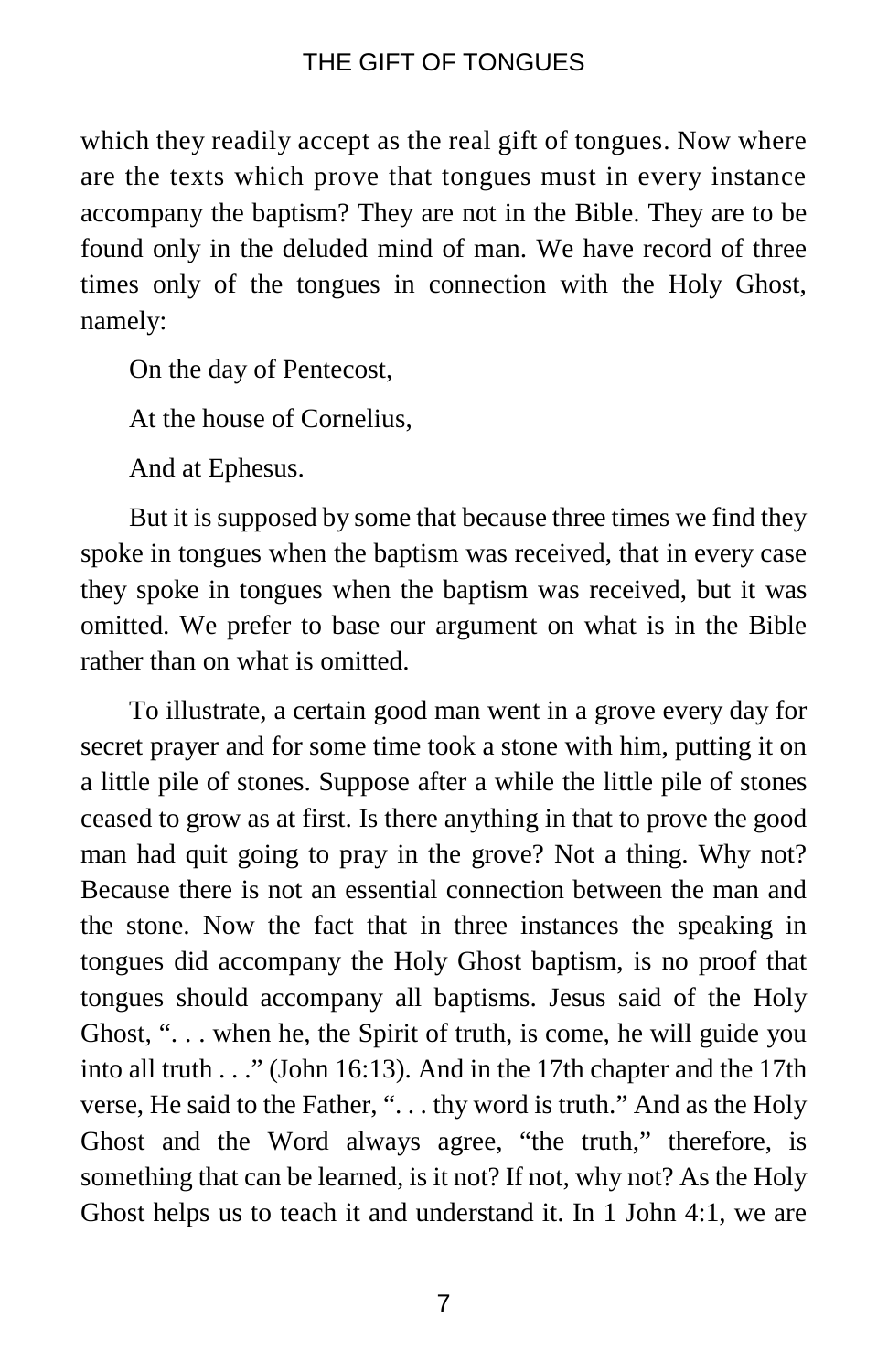warned to not believe every spirit, "but try the spirits whether they are of God, because many false prophets are gone out into the world." I know of only one way to try the spirits, and that is by the word of truth that Jesus said the Holy Ghost would lead into, or explain to us, or cause us to understand, for that is just what Jesus meant.

Now, "To the law and to the testimony: if they speak not according to this word, it is because there is no light in them" (Isa. 8:20). In the 19th verse we read, "And when they shall say unto you, Seek unto them that have familiar spirits, and unto wizards that peep, and that mutter: should not a people seek unto their God? . . ." Peeping and muttering mean indistinct, inarticulate talk, like the lowing of cattle, the bleating of sheep, or as Paul says, concerning inanimate things, "whether pipe or harp, except they give a distinction in the sounds, how shall it be known what is piped or harped?" It would be unknown, "So likewise ye, except ye utter by the tongue [language] words easy to be understood, how shall it be known what is spoken? for ye shall speak into the air." (I Cor. 14:9)

The Bible meaning of tongues, therefore, according to the Greek, the Emphatic Diaglott, or any other translation, even the King James, when we consider that the "unknown" is in italics, which signifies a word supplied and not translated, is languages.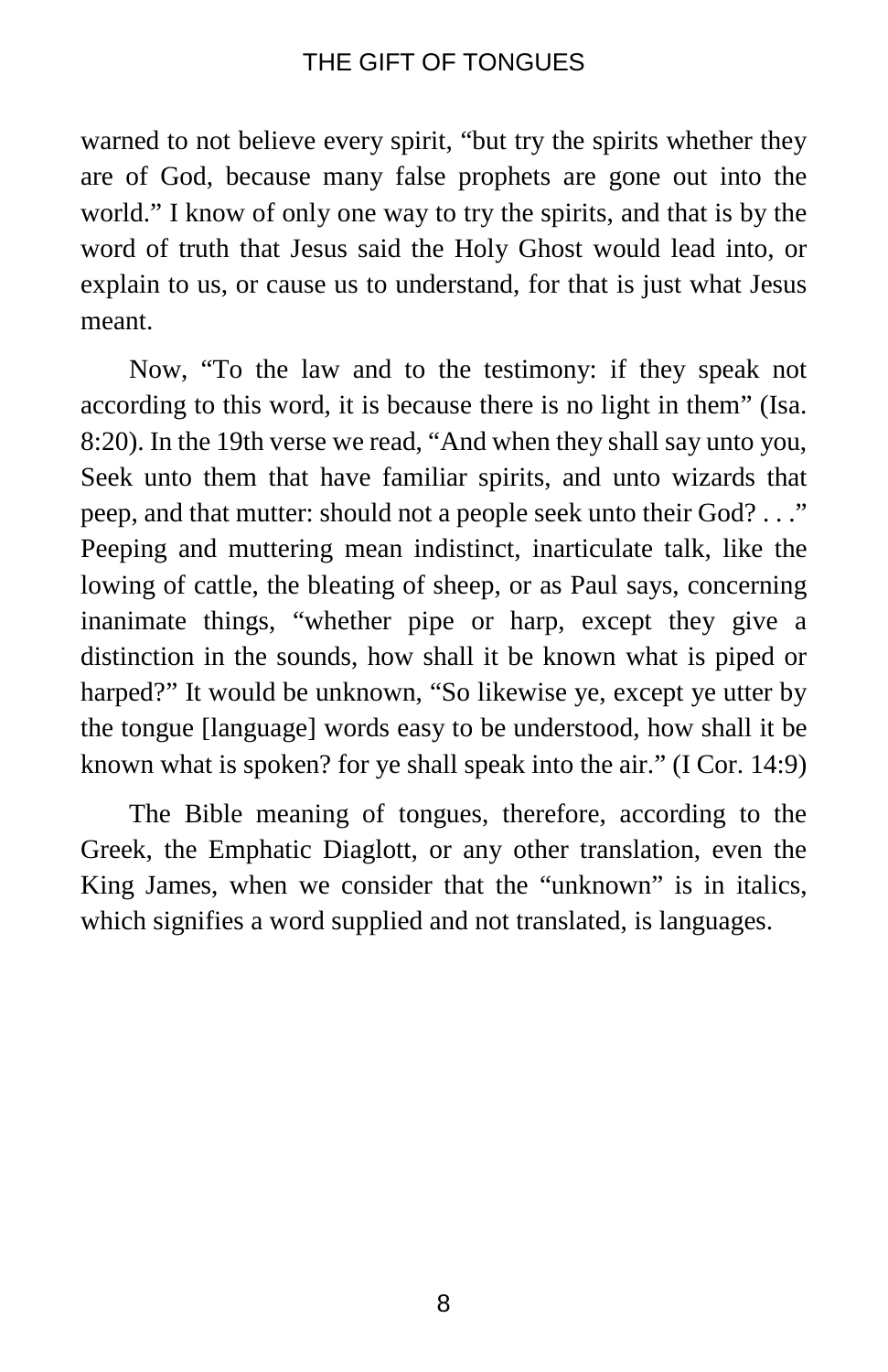# **Chapter Three**

In 1 Cor. 14:21, tongues (foreign or national languages) is a prophesy of the gift of foreign languages. "In the law it is written, With men of other tongues and other lips will I speak unto this people; and yet for all that will they not hear me, saith the Lord." On Pentecost, those who would not hear accused the apostles of being drunk and those who would not hear (or believe) were mostly professors, but now, on the other hand, we will notice some who did hear (or believe). In verse 22, "Wherefore tongues are for a sign, not to them that believe, but to them that believe not . . ." Now it was prophesied in the law (Old Testament) that God would as a "sign" speak to them that believe not (men of other nations and other languages) by giving the speaker the gift of languages of the people spoken to. We find this prophecy was first fulfilled on Pentecost (Acts 2). Those who spoke in foreign languages were all Galileans, speaking "... as the Spirit gave them utterance," (verse 4). Utterance from Webster is the act of uttering words—not in peeping or muttering; but on this occasion it was in the languages of sixteen or seventeen nationalities present, perhaps more—"out of every nation under heaven" (verse 5); "every man heard them speak in his own language" (verses 6-12). They were all amazed at this sign, at this wonderful stupendous event. Now as this is the only place where it is mentioned "the Spirit gave them utterance" and this utterance being in real foreign languages of the foreign unbelievers who were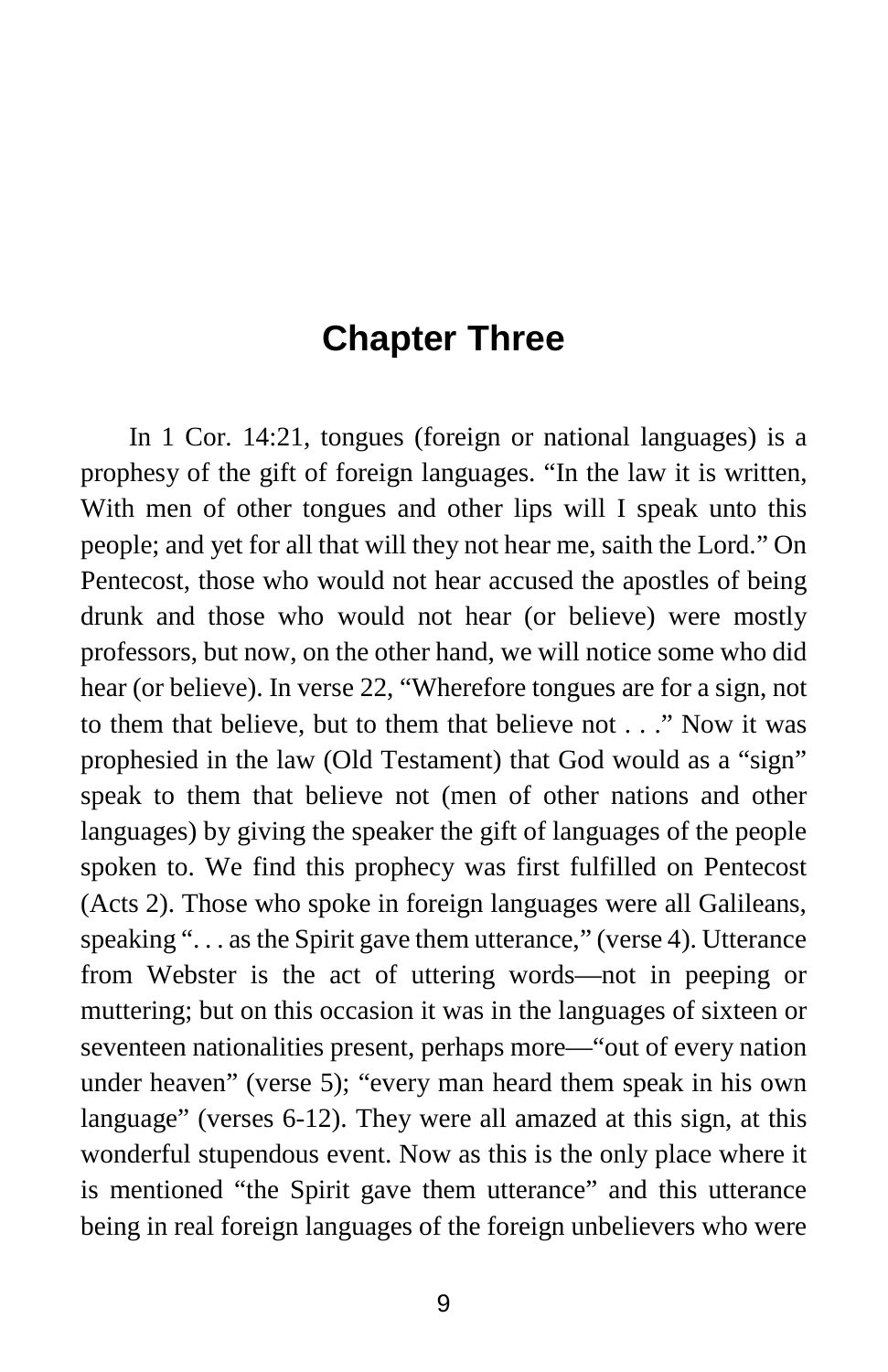present at that time, hearing and understanding all that was said, the gift of interpretation was not given nor needed, as interpretation consists of interpreting from one's own language into that of his foreign hearers.

To illustrate, at one time while preaching to a Swedish congregation in Iowa, one of the number could not understand me. Then I called a Swedish brother who could understand me, and I spoke a few sentences, then paused until he could interpret what I said to the unlearned man, and after hearing and understanding, with the tears coursing down his cheeks, he gave vent to his feelings by saying, "Yah, yah," or "Yes, yes." On the other hand if the gift of tongues (if it were the Swedish tongue) had been bestowed on me, there would have been no need of an interpreter. I see no reason for so much misunderstanding. There was no such manifestation on Pentecost as our modern tongues brethren are preaching and practicing, such as muttering, familiar spirits, clairvoyance, visions, St. Vitus dancing, jerking, and shaking. There was no sorcery, witchcraft, convulsions or charming enchantment, bewitching, soothsaying, jabbering, no hysteria, no falling down and wallowing on the ground with distorted features. These spirits almost invariably run to the 14th chapter of 1st Corinthians for support or foundation for their belief and endeavor to prove by it that the gift of tongues needs to be interpreted before anyone, including the speaker, can understand. Paul here only lays down regulations for praying, singing or preaching in their own foreign language (or other language) not understood by the congregation, which would make it necessary for an interpreter to interpret from the foreign language used into that of the congregation. "He that speaketh in an unknown tongue [the Emphatic Diaglott says, foreign language] edifieth himself . . ." (verse 4). Why? Because he understands his own mother tongue (language), otherwise, he would not be edified. "...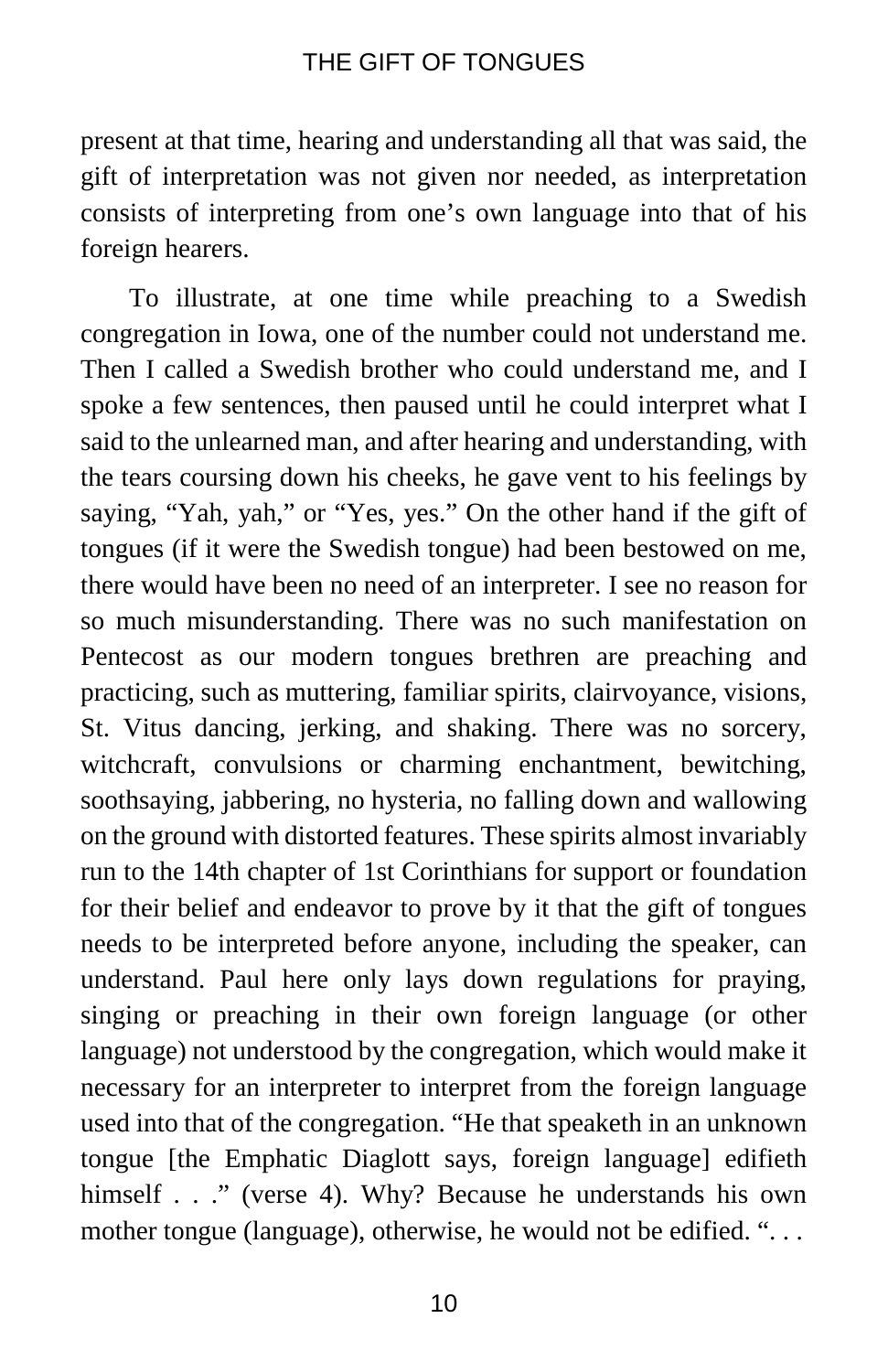he that prophesieth edifieth the church." Why? Because he speaks in their own language, otherwise they would not be edified.

For further proof of this, read verses 5 and 7 to 13. The Emphatic Diaglott has it thus, "I am willing indeed for you all to speak in different languages, but rather that you should prophesy," for greater is he that prophesies, (Why? Because the congregation understands), than he who speaks in different languages (his own foreign language or any other not understood by the rest), unless interpreted so that the congregation may receive edification (verse 5). We learn from this also that nobody is edified by hearing a foreigner speak in his own language not understood by the hearer. Of what good would I be to any congregation if I came speaking a language not understood by them? No good, absolutely none at all! It would edify no one. "Except they give a distinction in the sounds, how shall it be known what is piped or harped?" (verse 7). "It may be there are so many kinds of languages in the world, and no one is unmeaning. If then I do not know the meaning of the language, I shall be to the speaker a barbarian (foreigner), and the speaker will be a barbarian (foreigner) to me." (Verses 10 and 11, quoted from Greek). "Wherefore let him that speaketh in an unknown tongue [foreign languages, Emphatic] pray that he may interpret" (verse 13 from his own mother tongue into that of the congregation so they may be edified). For if I pray in a foreign language my spirit (myself, my own understanding) is praying, but my meaning is un-intelligible to others (verse 14). This is not, in our opinion, the gift of tongues, as it was not given for use in praying to God, but as a sign to unbelievers (verse 22).

We find according to the above named Scriptures that for the space of one hundred years we have record of only three cases of the gift of tongues, and none of interpretation. Why? Because the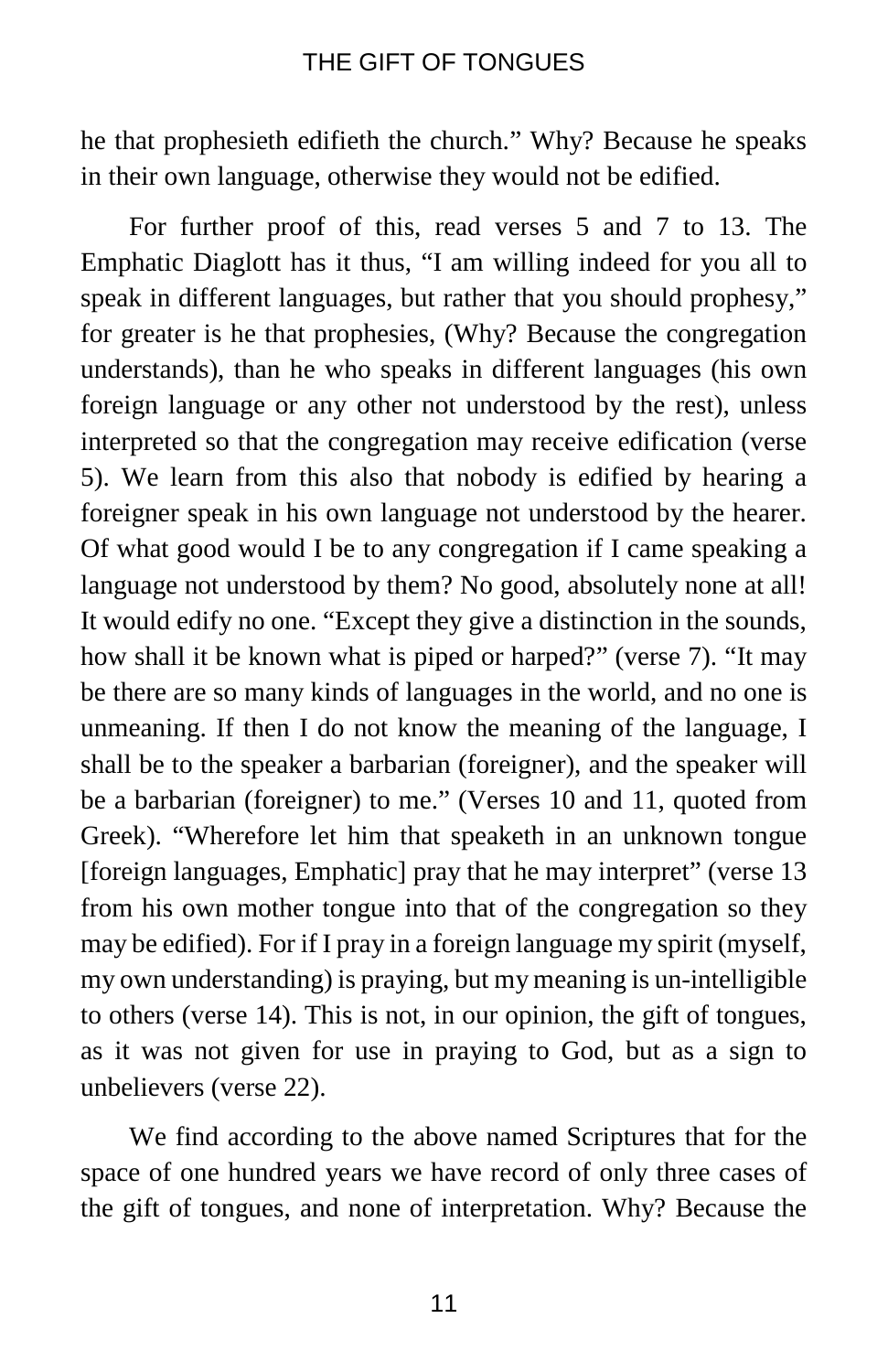gift of tongues is a God-given ability to speak in foreign languages, enabling one to speak or preach in the language of his foreign hearers, which needs no interpretation, but speaking in one's own language is not the gift of tongues, and should one preach in his own tongue to the unlearned as in the 14th chapter of 1 Cor. an interpreter would be necessary. In the 18th verse Paul says, "I thank my God, I speak with tongues more than ye all." This means "I speak in foreign languages, or perhaps in more foreign languages than any of you." We have no proof that he did or did not have the gift of tongues, as hundreds received the baptism of the Holy Ghost where there is no mention of tongues, but as he was an apostle of the Gentiles of many different languages, he, no doubt, had use of foreign languages, which he might have learned even before he was saved, as he was a learned man. But as he is not speaking especially of the gift of tongues here in this 14th chapter, but rather of the abuse of what they did have, whether a gift once bestowed, their own language, or a learned language, so it is immaterial in this case whether Paul's tongues were the gift or learned, as tongues mentioned in the Bible always means languages. So one can readily see there is a difference between the gift of tongues (or languages) and other languages learned by study.

Now let us notice briefly the 21st, 22nd, and 23rd verses of this chapter. "If therefore the whole church [universal of many languages] be come together into one place, and all speak with tongues ["foreign languages" from the Greek], and there come in those that are unlearned, or unbelievers, will they not say that ye are mad [crazy]?" (verse 23). Why? Because they could not understand the language used. If this is the gift mentioned in verses 21 and 22, and Isa. 28:11 and 12, and demonstrated at Pentecost (Acts 2:4), they were certainly abusing it instead of using it in the way it was intended as a sign as at Pentecost. For that was understood by every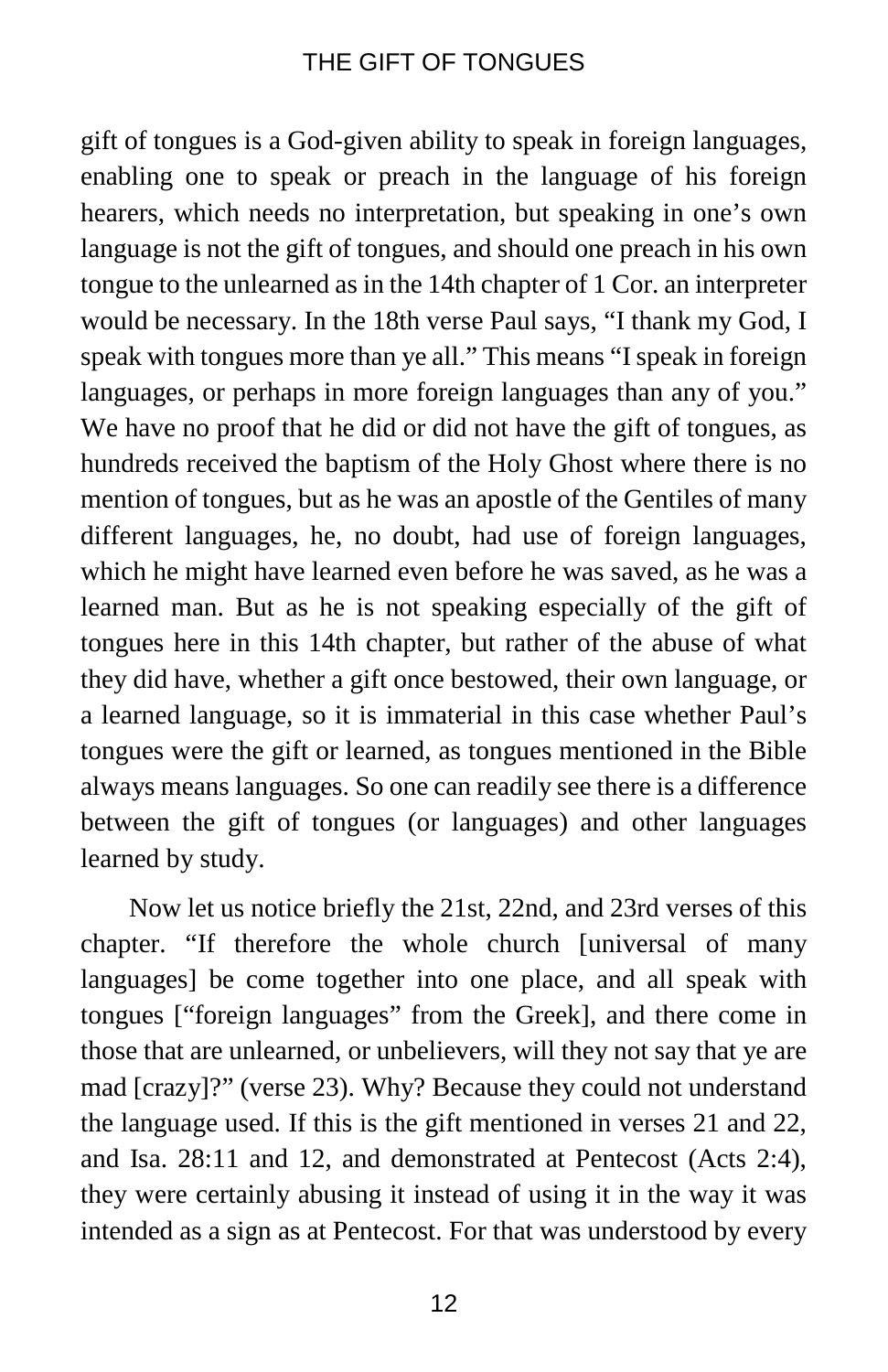nationality present there that day. This kind mentioned in the 23rd verse makes people who are unlearned say ye are mad, but that manifested on Pentecost was for a sign, not to them that believe but to them that believe not.

For proof of this read the 6th, 7th, and 8th verses of the 2nd chapter of the Acts: "Now when this was noised abroad, the multitude came together [a multitude of all nations of unbelievers], and were confounded because that every man heard them speak in his own language. And they were all amazed and marveled, saying one to another, Behold, are not all these which speak, Galileans? And how hear we every man in our own tongue, wherein we were born?" and thus the prophecy was fulfilled according to Isaiah 28:11, 12 and Joel 2nd chapter.

And the result of this meeting where the gift of tongues was so wonderfully manifested will be found in the 41st verse of the 2nd chapter of Acts: ". . . and the same day there were added unto them about three thousand souls." This is the true gift of tongues and was used to convince the unbelievers, while prophesying (or "preaching," from the Greek) is for the believer. It matters not what tongue we speak in, if it is the tongue or language of our hearers we are preaching or prophesying, but if a number of ministers of different tongues or nationalities come together in one place as at Corinth and insist on speaking in their own tongue that the congregation does not understand, they are neither preaching, prophesying, nor speaking with the gift of tongues; as the gift of tongues was always understood by the hearers as on Pentecost, at Caesarea and Ephesus, and no one is receiving any benefit but themselves, for they are either speaking alone to God or speaking into the air.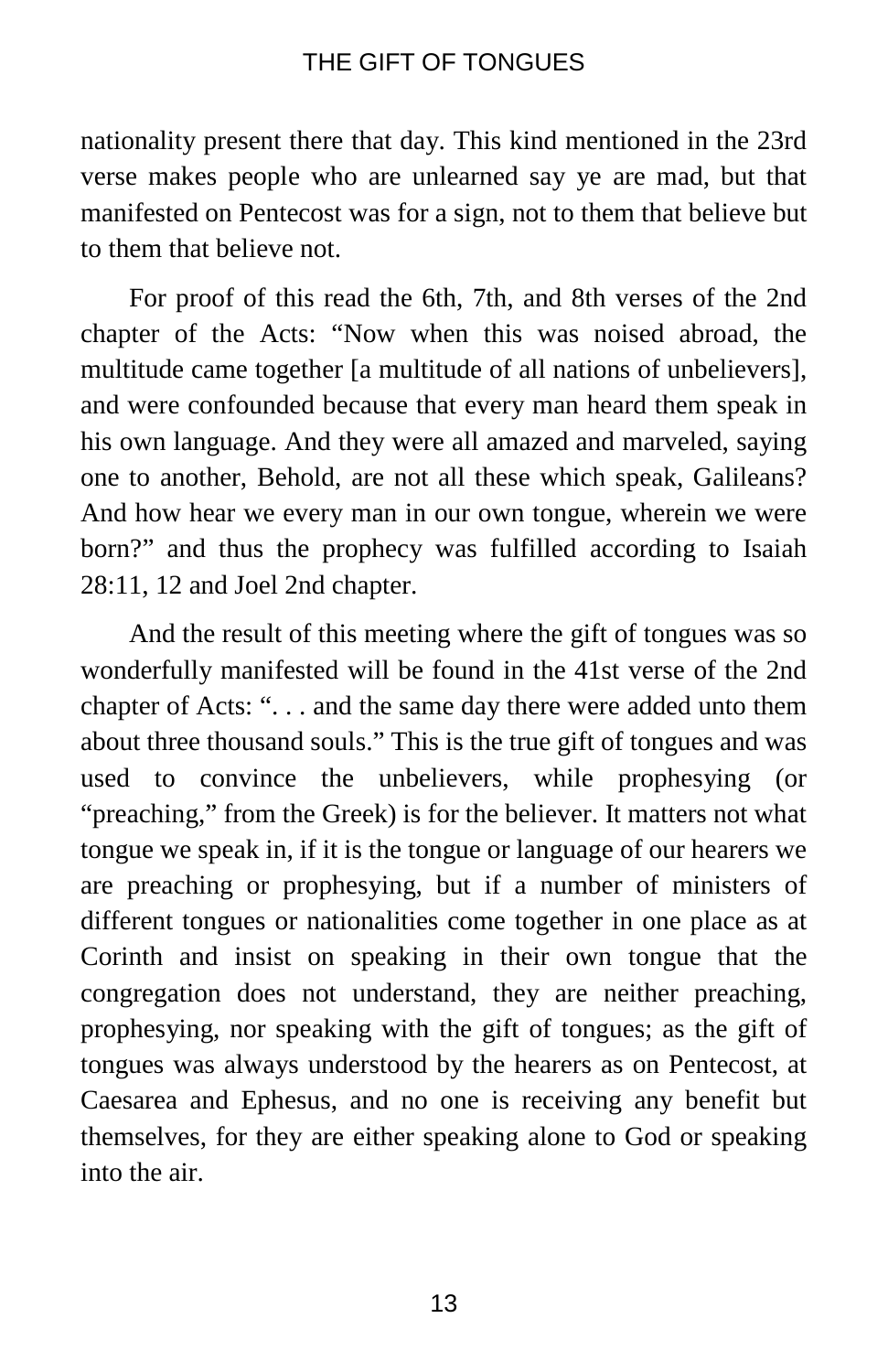# **Chapter Four**

I once attended a meeting held by the modern tongues people and occasionally they would jabber some incomprehensible something they called "unknown." Well, they rightly named it, and it sounded like this, "kiuka, kioka" repeated over and over. This is what they got when they received the baptism. I asked them what they said but they did not know. I asked them to tell me how they instructed their converts to get it, but they could not, or did not, tell me, but I listened when they had a young man down on the floor flat on his back and they were urging him to say, "The blood" as fast as he could until he began to stutter, and then the ministers sprang to their feet, saying, "He's got it!" Sometimes they would repeat, "Glory, glory," until their tongue would seem to get twisted and then they would begin to jabber. Oh, that God could open the eyes of these poor, deluded souls! Right in the beginning the serpent got the tongues from Satan and there is no end of the trouble that has come from it ever since. It is a fact that many of the dear modern tongues people believe that everybody who tries to correct them are of the devil. Paul says, ". . . though we, or an angel from heaven, preach any other gospel unto you than that which we have preached unto you, let him be accursed" (Gal. 1:8). We should be warned by this not to accept everything that claims to be the Holy Ghost or an angel from heaven. Remember the language of Jesus in John 8:44: ". . . [Satan] is a liar, and the father of it." Then again in 1 Kings 22:22: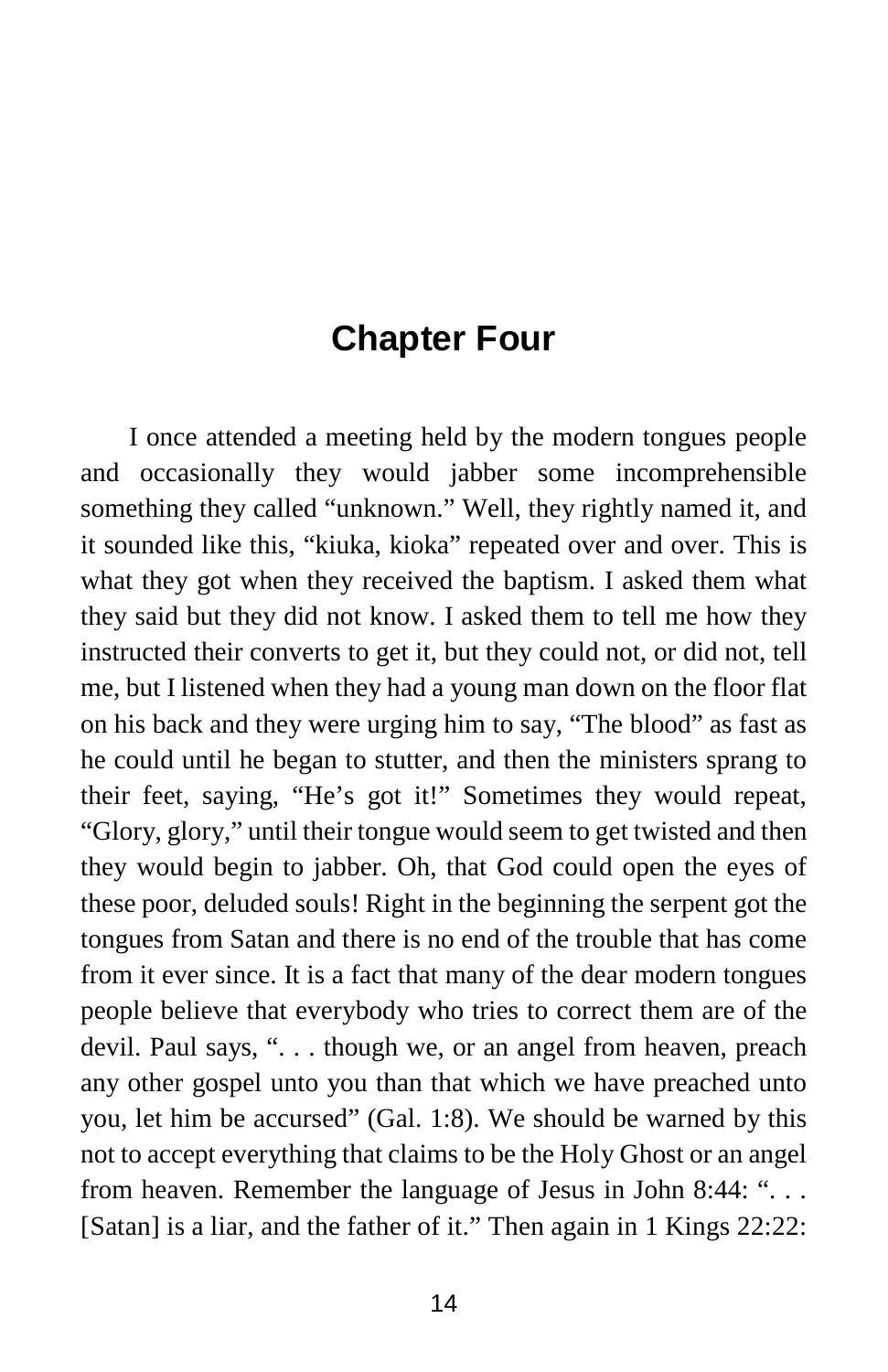". . . [a spirit] said, I will go forth, and I will be a lying spirit in the mouth of all his prophets." He mixes enough truth with error to deceive the people and makes them believe they have the Holy Ghost when sometimes actually they are devil possessed.

A certain woman in a little town where I used to live told another woman in the tongues faith that she need not be surprised if she doped with one of their ministers, as she intended to obey her Holy Ghost in whatever he told her to do. Sometime after this she saw her awful deception, which rarely occurs, and had to have hands laid on her and her "Holy Ghost" cast out. Another woman in the same town who claimed to get the Holy Ghost, left her husband, went wild on the streets and had to be locked up in jail until she had mind enough to behave. O dear readers, God is not the author of confusion. Beware of false spirits! "Let all things be done decently and in order." We find among these people, missionaries who claim to have received their baptism according to Acts 2:4 before going to foreign fields, but somehow they always have to learn the language of the people before they can preach to them without an interpreter. Now if they received it as on the day of Pentecost, would not the results be the same? They were all Galileans and spoke the Hebrew tongue perhaps, but after receiving the Holy Ghost they spoke in all the different languages of the different nationalities represented there that day.

I have met people of the modern tongues movement who claim that Satan also gives some people the tongues, and they are unable to tell the difference. I think right here that the gift of discernment would be real beneficial, for if they cannot tell the difference between the genuine and the false, one might think he had the Spirit of God and yet be possessed with a Satanic spirit. 2 Cor. 11:13-15, "For such are false apostles, deceitful workers, transforming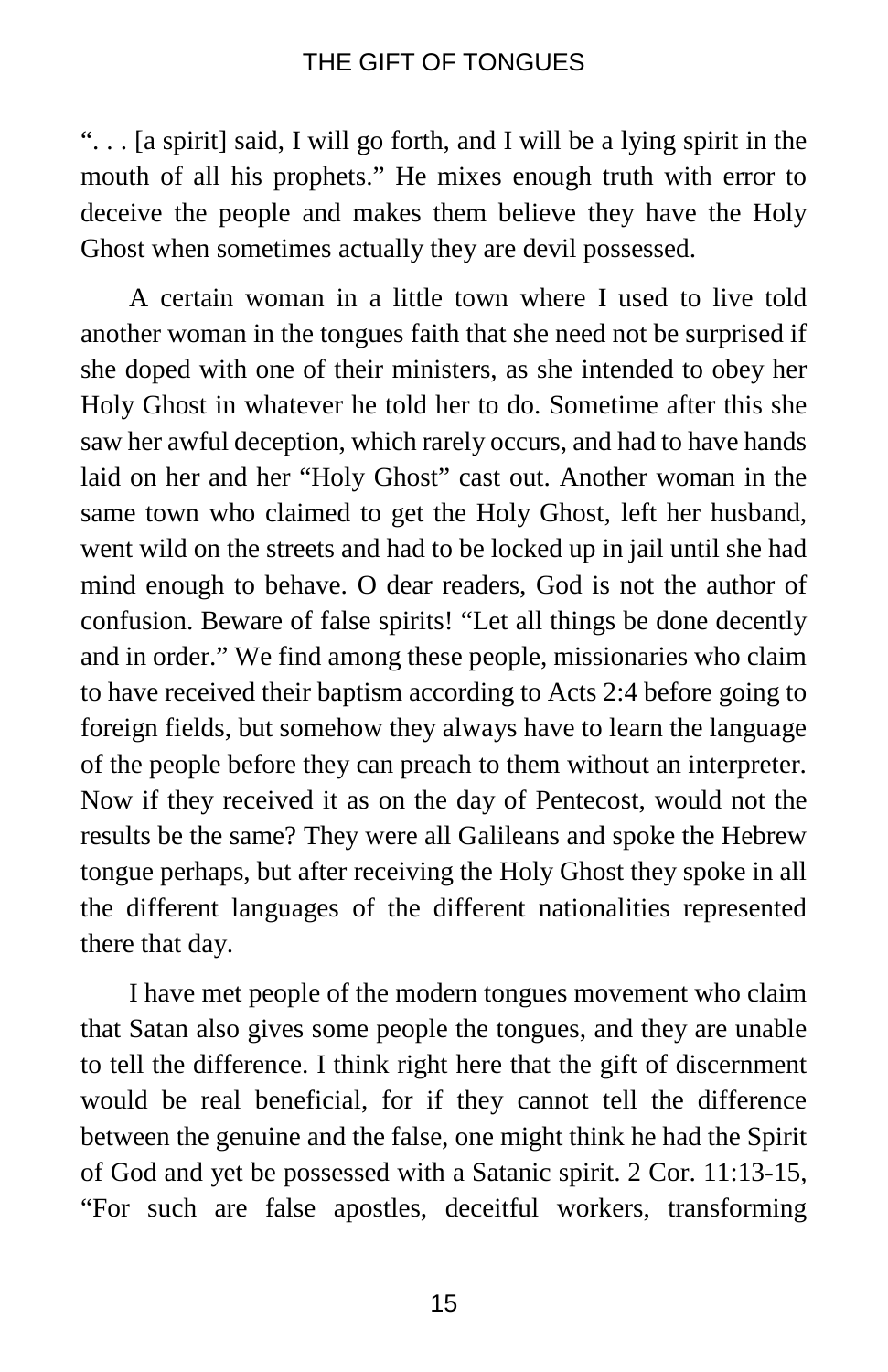themselves into the apostles of Christ; and no marvel, for Satan himself is transformed into an angel of light; therefore, it is no great thing if his ministers also be transformed as the ministers of righteousness." Some will say, "But look at the miracles they are doing, is not this sufficient proof that these modern tongues people are right?" No; emphatically no! Now turn to Rev. 16:13, 14; "And I saw three unclean spirits like frogs come out of the mouth of the dragon, and out of the mouth of the beast, and out of the mouth of the false prophet. For they are spirits of devils, working miracles."

The word "unknown" in 1 Cor. 14:2 is not in the original Greek from which King James' Bible was translated. The Emphatic says, "Foreign languages." "Tongues" stand for languages all through the Bible. "Utterance" in Acts 2:4 is the act of uttering words, pronunciation, and manner of speaking. "As the Spirit gave them utterance," this was the gift. They prophesied in about sixteen different languages, no interpreter was needed. "Prophesy" in 1 Cor. 14:3 is to speak unto men to edification and exhortation and comfort. "Understanding" in the 19th verse is intelligence between two or more persons, agreement of minds, unity of sentiments. From Webster "intelligence" means information communicated, intelligible, capable of being understood. Paul's "own understanding," others could not understand so that he taught them by his "voice" (his language) verse 19. Adam Clark quoting Bishop Pierce says that "spirit" in this 14th chapter is from the Greek words "own understanding" and the word "understanding" from the Greek "understandability." For if I pray in a foreign language my spirit (myself, my own understanding) is praying, but my meaning is unintelligible to others (Greek). Verse 14 "unfruitful." I will pray with the understanding (understandability by others). Also the Holy Ghost speaks through us (Mark 13:11).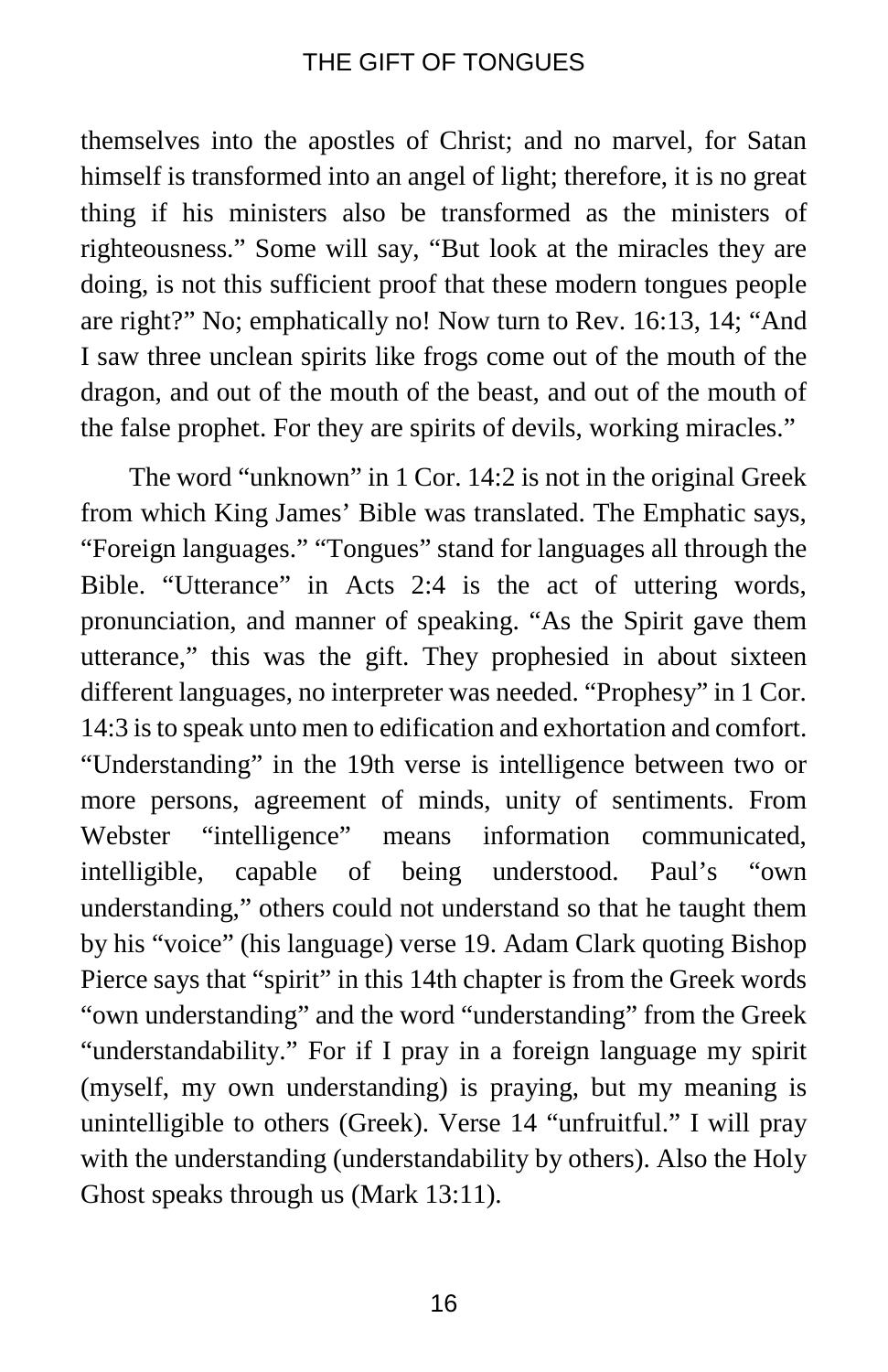The words of the Holy Ghost were understood. Luke 3:22 and 12:12. Salvation the only theme, John 7:38, 39. They tarried for "power," Acts 1:8, to utter, to declare, to speak, to express, to explain the gospel to about sixteen different nationalities, (Acts 2:4-8). The Holy Ghost always speaks intelligently. For proof, read Heb. 3:7, 8; 1 Pet. 1:12; and 1 Cor. 12:3.

There are only three places mentioned in the New Testament where they spoke in tongues when they received the Holy Ghost and each time their utterance was understood. About A. D. 33 at Pentecost about sixteen different nationalities heard and understood. At Caesarea, eight years after, those six Jews heard the Gentiles speaking in tongues (languages) and magnify, exalt, extol and praise God in the language the Jews understood—hence, their own language. At Ephesus, fifteen years after the second occurrence, when they received the Holy Ghost "they spoke in tongues and prophesied." From Webster "to prophesy" is to instruct in religious doctrines; to interpret or explain Scriptures on religious subjects, or to exhort. No interpreter was needed in either of these three places.

1 Cor. 14:10 reads thus: "There are, it may be, so many kinds of voices in the world and none of them is without signification." All have their meaning, all understood by the speaker. The Emphatic has it: "Many kinds of languages." Now the Bible teaches that there is such a thing as the gift of tongues ("different languages" from Greek), but for some reason it is hardly ever heard of any more, but as God gives all these precious gifts to us "to profit withal," where it is needed, He will still give it to those He can trust with it, but if He does, it will be to benefit someone. I believe the last Bible evidence we have of the gift of tongues was at Ephesus in Acts 19, about twenty-three years after Pentecost. The gift of tongues is another language given to us and does not have to be learned. It is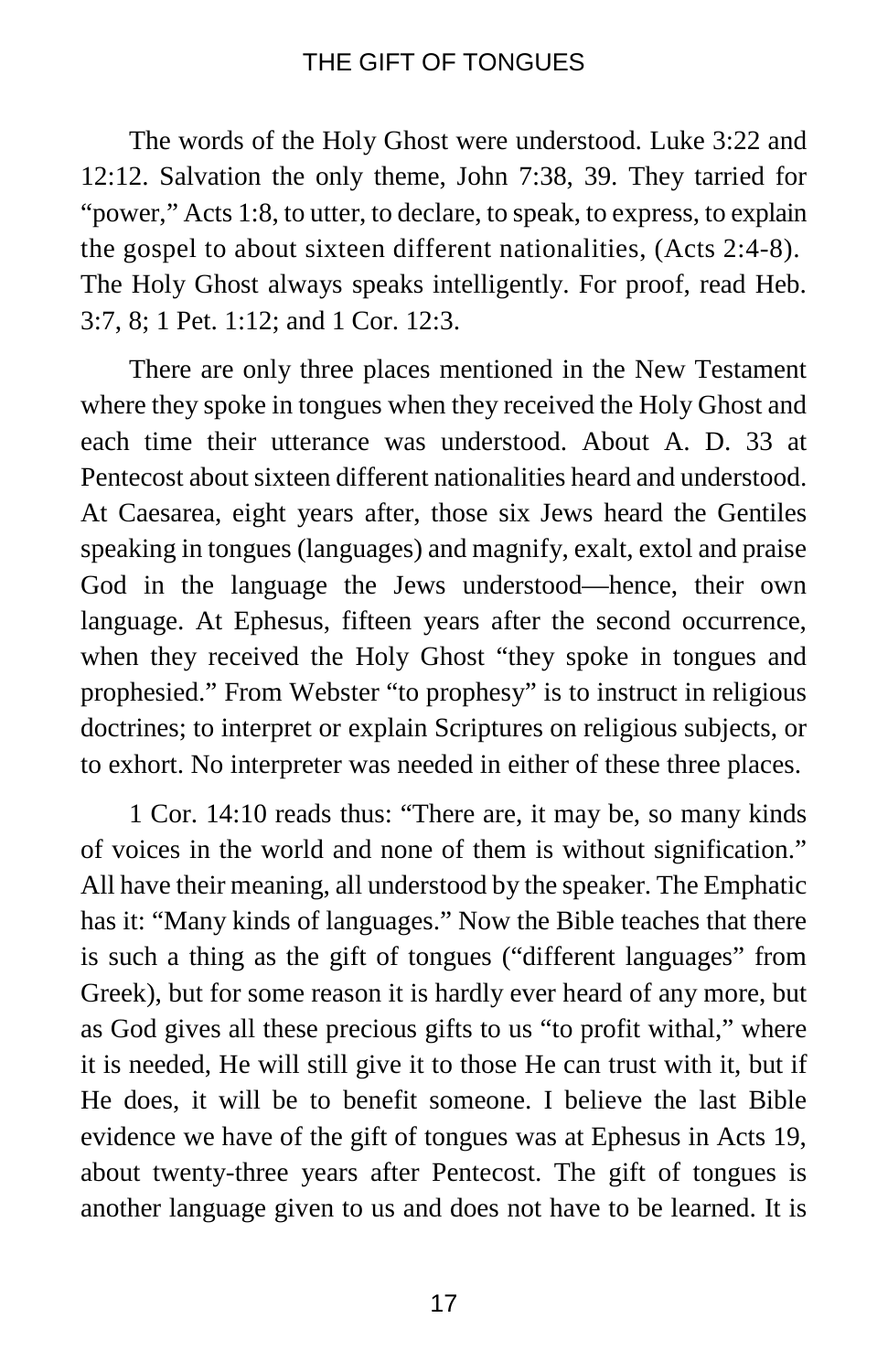given us as a sign and the speaker knows what he is talking about, hence, is able to prophesy, to instruct, and to proclaim the glad tidings as at Ephesus in Acts 19; Acts 2; and Acts 10. It is a fulfillment of Isaiah 28:11, 12 and Joel 2, and was the qualification necessary to go into all the world and prove to the unbeliever and the unlearned the mighty power of God to save from all sin. The mother tongue (language) is given to us to express our desires and converse with those of our own language. Foreign languages (foreign to us) are those which may be learned, so that we may converse with, or preach to people of other tongues (or languages), and are not signs like the gift, as it was not learned, but God-given.

—G. E. Harmon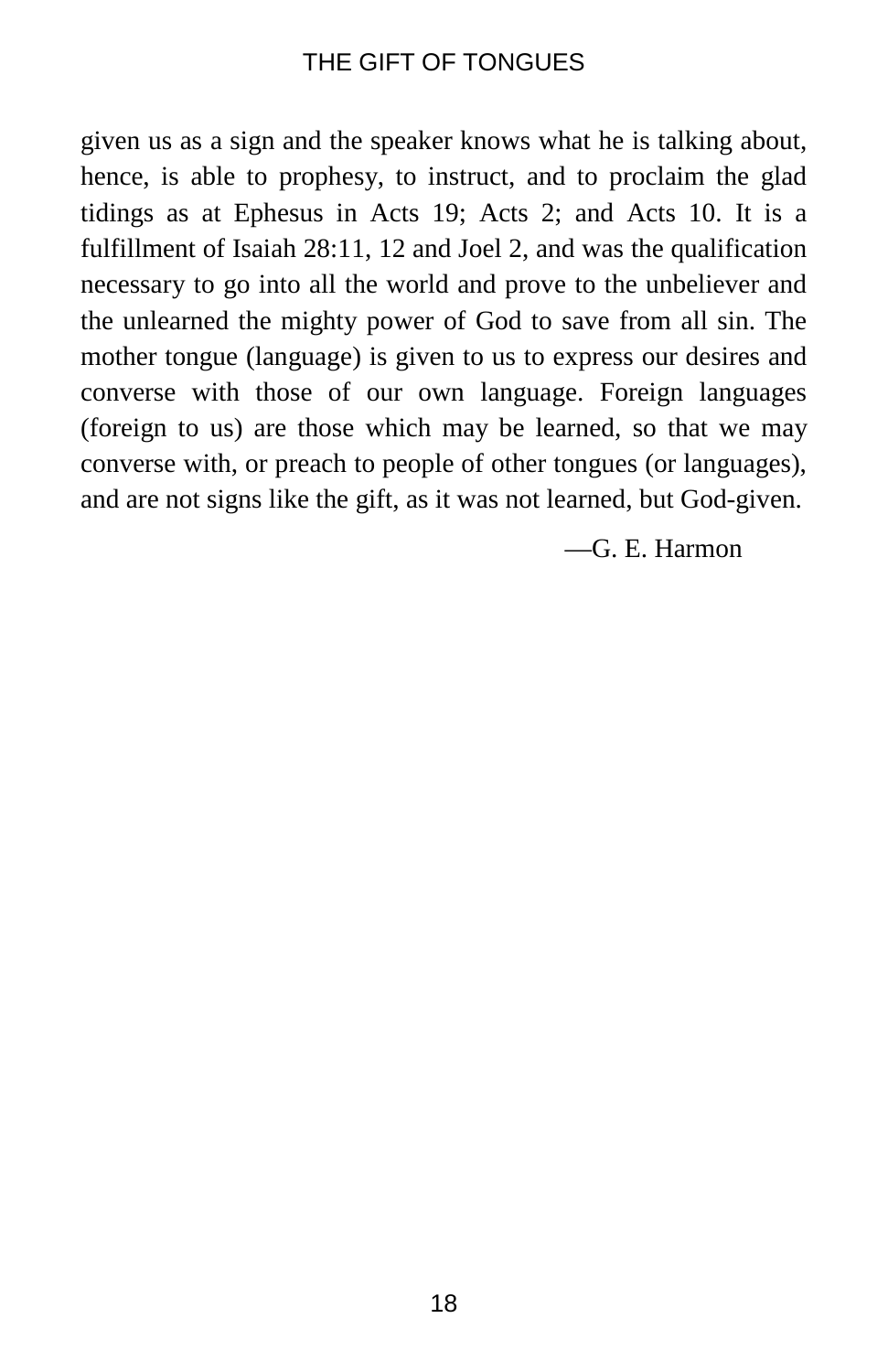# **Errors in Modern Pentecostalism**

That this is an age of many counterfeit religions, we must admit, and of which the New Testament writers have given us definite warning. 1 Timothy 4:1.

Dear reader, let us turn to the Bible and see if their teachings and spirit, especially the tongues-evidence theory harmonizes with the Word and Spirit of God.

Error 1. Speaking in tongues as the Spirit gives utterance (Acts 2:4) is different than the gift of tongues of 1 Cor. 12, 14. There is no distinction in the two expressions, for both refer to the same thing. True speaking in tongues of Acts 2:4 is a manifestation of the Spirit as implied by the words, "as the Spirit gave them utterance." The fact that the true tongues are given of the Spirit necessarily means they are a "gift" of the Spirit. In the 12th chapter of 1 Cor. both expressions are used interchangeably and speak of the same spiritual gift. We read, "To one is given by the Spirit . . . divers kinds of tongues," (verses 8, 10) referring to the gift of tongues. Then in verse 30 we read, "Do all speak with tongues?" This also refers to the same gift, just as the "gift of miracles" and "workers of miracles" are equivalent expressions. We understand that this distinguishing theory was introduced in the year of 1900 by C. F. Parham. The early church never taught it, for it is a strained interpretation to uphold the tongues- evidence theory.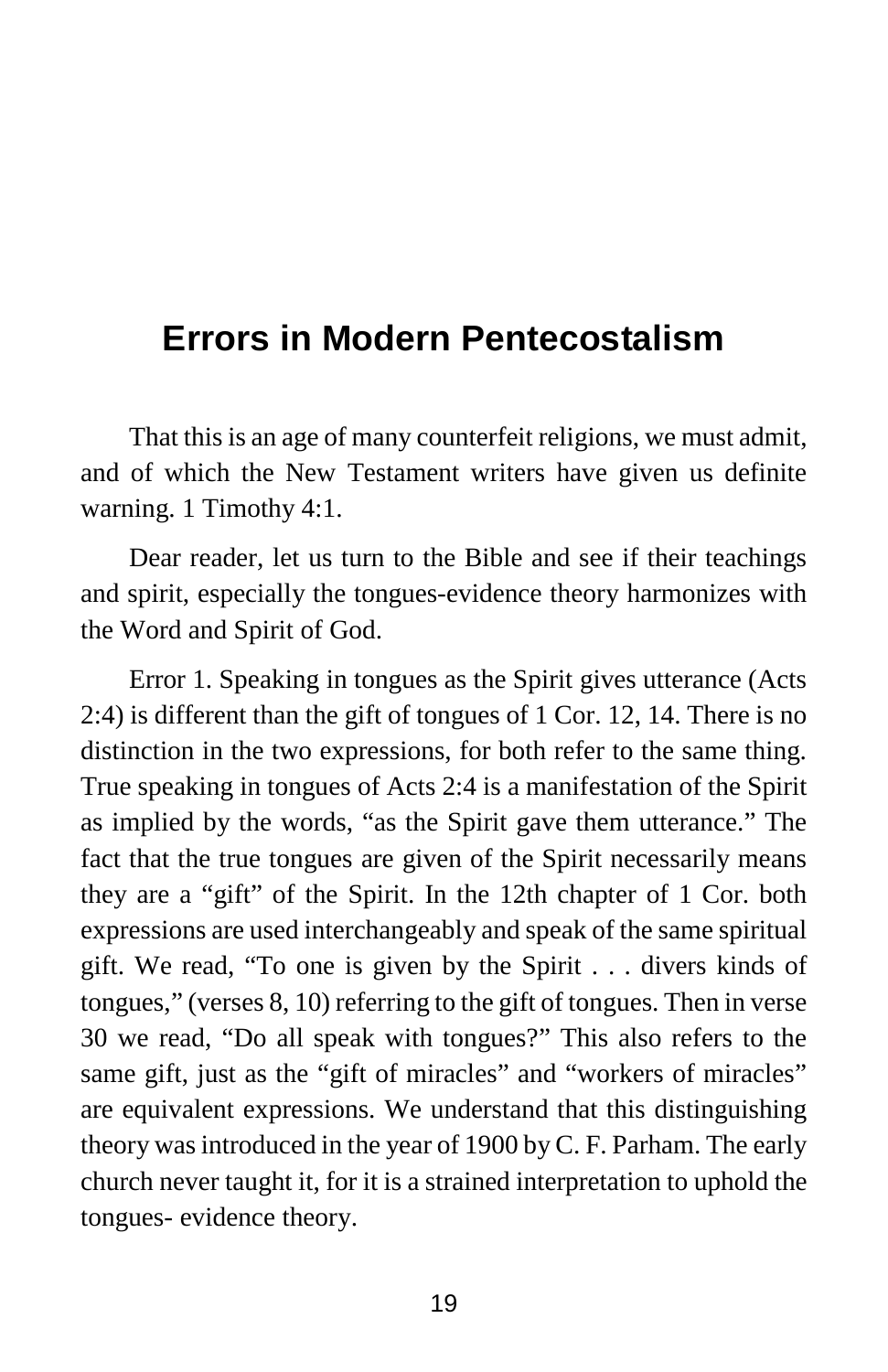Error 2. The baptism of the Holy Ghost is in every instance attended by the initial physical sign of speaking in other tongues as the Spirit gives utterance. The Scriptures nowhere teach that speaking in tongues is required as evidence that the Holy Ghost is received. If you can, quote us one direct Scriptural requirement on this point. In 1 Cor. 12:30 Paul asks, "Do all speak with tongues?" No, is the implied answer, for in the preceding verses he had explained that there were "differences of administration" in the manifestation of the Spirit, meaning that the Spirit does not manifest Himself through the same particular gift in every person, "but the manifestation of the Spirit is given to every man to profit withal." 1 Cor. 12:7. You know that all are not apostles, all are not workers of miracles (verse 29), neither do all speak with true tongues. Speaking in tongues, which could only be "as the Spirit gives utterance," is only a manifestation or gift of the Spirit in common with other special gifts. According to this error, the Holy Spirit is denied unless He chooses to manifest Himself in a certain manner. The Holy Ghost Himself is the satisfactory evidence. "Whereof the Holy Ghost also is a witness" (Heb. 10:15). "The Spirit itself beareth witness with our spirit," Rom. 8:16. If the reception of the Spirit must be evidenced by an outward physical sign, surely one's conversion should be determined by a special sign in all cases. Since such is not true, then there is no necessity of that particular witness for the baptism, or for any other special work or favor from God.

On the day of Pentecost the first disciples exercised the gift of prophecy, as well as the gift of tongues, when they received the Holy Ghost. Also, the twelve disciples at Ephesus prophesied when they received the Holy Ghost and spoke with tongues (Acts 19). Therefore, the special gift of prophecy should be given preference if either of the gifts were to be accepted as the evidence of the reception of the Holy Ghost for "greater is he that prophesieth than

20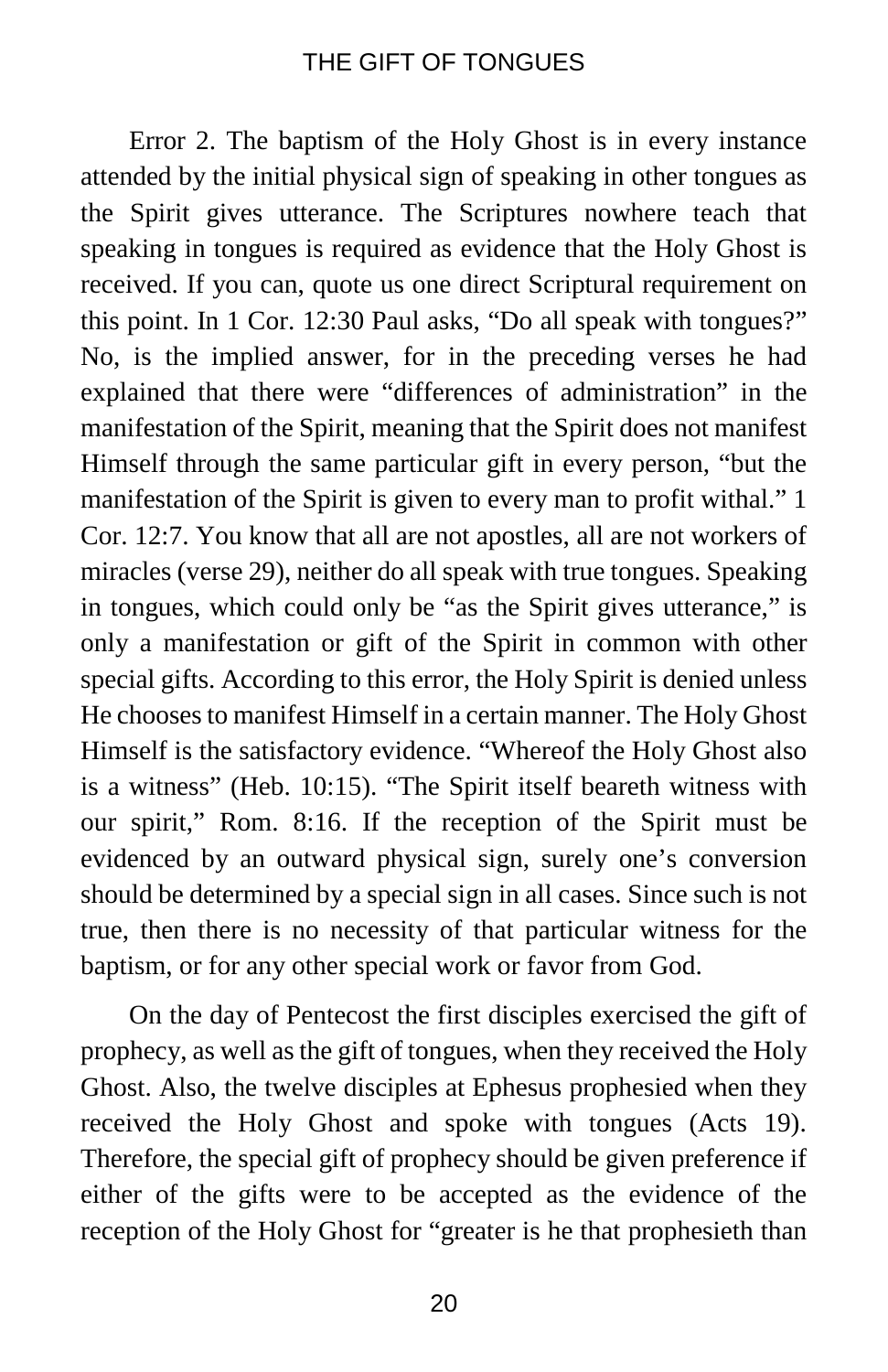he that speaketh with tongues" (1 Cor. 14:5) and Paul further exhorts, "Desire spiritual gifts, but rather that ye may prophesy." (Verse 1).

Error 3. "We receive the baptism of the Holy Ghost just like they did on the day of Pentecost" (Acts 2). Do the modern tongues people manifest the same signs as then? Let us notice more closely the Pentecostal scene. The first outward sign was the coming of "a sound from heaven as of a rushing mighty wind and it filled all the house where they were sitting;" the second outward sign was, "There appeared unto them cloven tongues like as of fire, and it sat upon each of them. The third outward sign, "began to speak with other tongues [languages] as the Spirit gave them utterance." The modern movement does not reproduce these signs as claimed in the above error. They discard the first two, and emphasize the last. However, the first sign is just as important as the last in this particular scene, being only a literal fulfillment of Old Testament prophecy at the ushering in of the Holy Spirit dispensation. The manifestation of tongues which people generally receive today is not languages as spoken on the day of Pentecost, but only a false gibber through Satanic power or nervous derangement. Therefore, in no sense do they reproduce the Pentecostal outpouring. No hint is made at this Pentecostal scene that the disciples spoke in unknown tongues, nor to God alone, neither did they need an interpreter, but these languages were spoken direct to the people of different nations and were given specifically for the purpose of spreading the gospel to various nations through prophecy or preaching, a special gift which they also received at this time. The Bible gift of tongues is a language and is given as an aid to prophecy when needed.

Evidently the disciples on this occasion did not talk in different languages a few minutes only, for the incident was noised abroad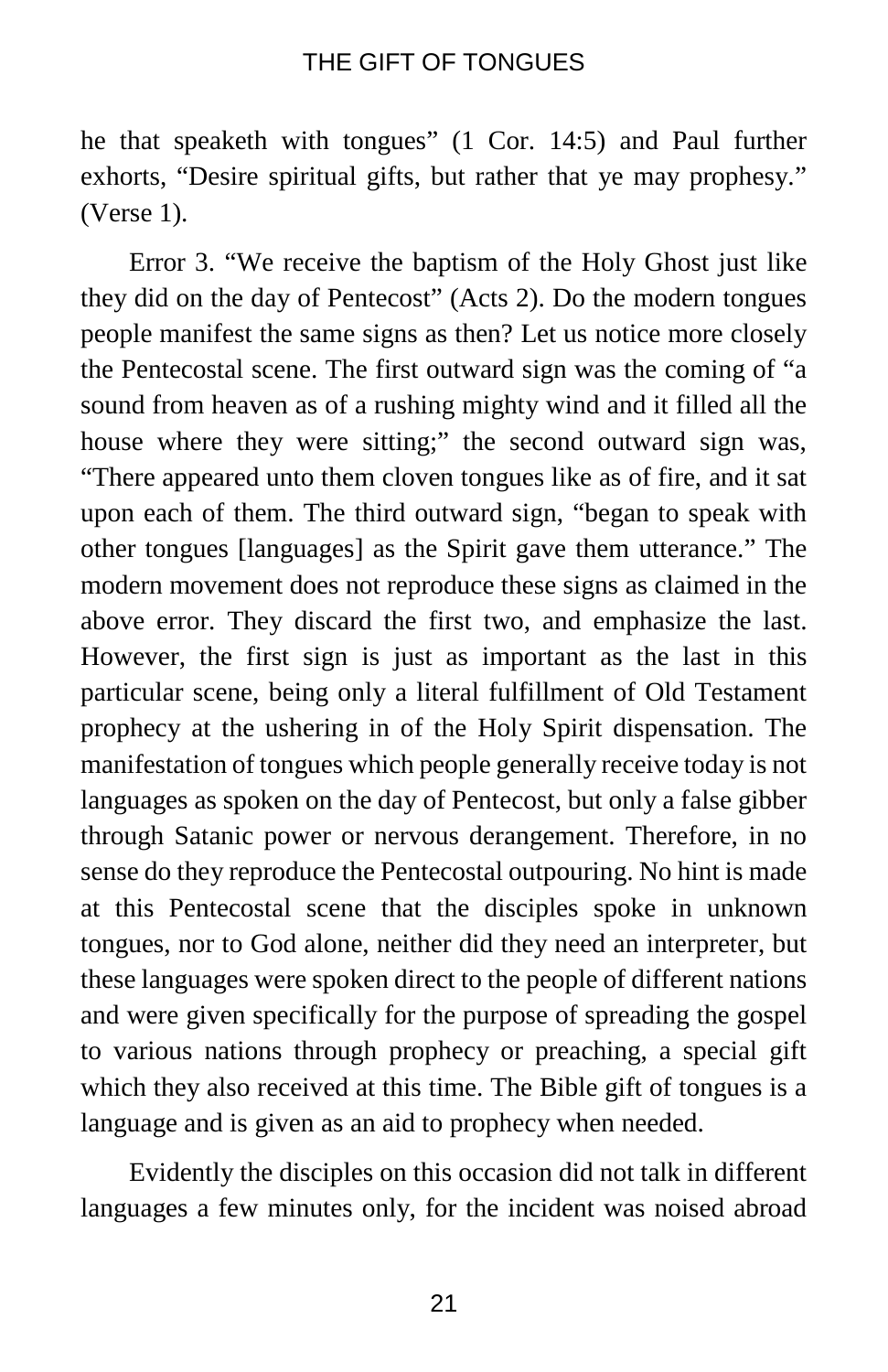and the multitude representing different nationalities came together, and each "heard them speak in his own language," (Acts 26) which no doubt continued the greater part of the day, each disciple talking in order, Peter's sermon being recorded in this chapter. If speaking these various languages was the only evidence that they had the Holy Ghost, then when they ceased to speak the apostles could have rightly concluded that they had lost the Holy Ghost. How inconsistent! Our Pentecostal friends would endeavor to satisfy us with a momentary evidence, but thank God, the infilling of the Spirit is not dependent upon transitory evidences, for the Holy Spirit in the heart is the abiding evidence Himself.

Error 4. That one should "tarry" for the baptism of the Spirit, evidenced by the speaking in tongues. Jesus commanded the disciples to tarry at Jerusalem until they were endued with power from on high (Luke 24:49). We know that this refers to Pentecost (Acts 1:8). To fulfill Old Testament type, the Spirit would not be given until "the day of Pentecost was fully come" (Acts 2:1). This tarrying applied only to the disciples before Pentecost, meaning for them to await that special time. On that day, we find them in "one accord in one place," and they were "sitting"—denoting no physical exertion. Tarrying is not needed so much now as meeting the conditions for the reception of the Spirit. Divine operations are spiritual and are wrought in the heart by faith. Eph. 2:8. Faith is receiving where there is no sight or physical evidence, for faith is "the evidence of things not seen." Heb. 11:1. "He that believeth . . . hath the witness in himself." 1 John 5:10. By faith the Holy Spirit is received. Gal. 3:14. Therefore, faith is omitted when one looks to the physical evidence as the goal, and one is not satisfied until he receives the "tongues." Under such conditions of tarrying, physical exertion and omission of faith, wonderful opportunities are afforded the devil to give counterfeit tongues or spirits. 1 John 4:1. It is easy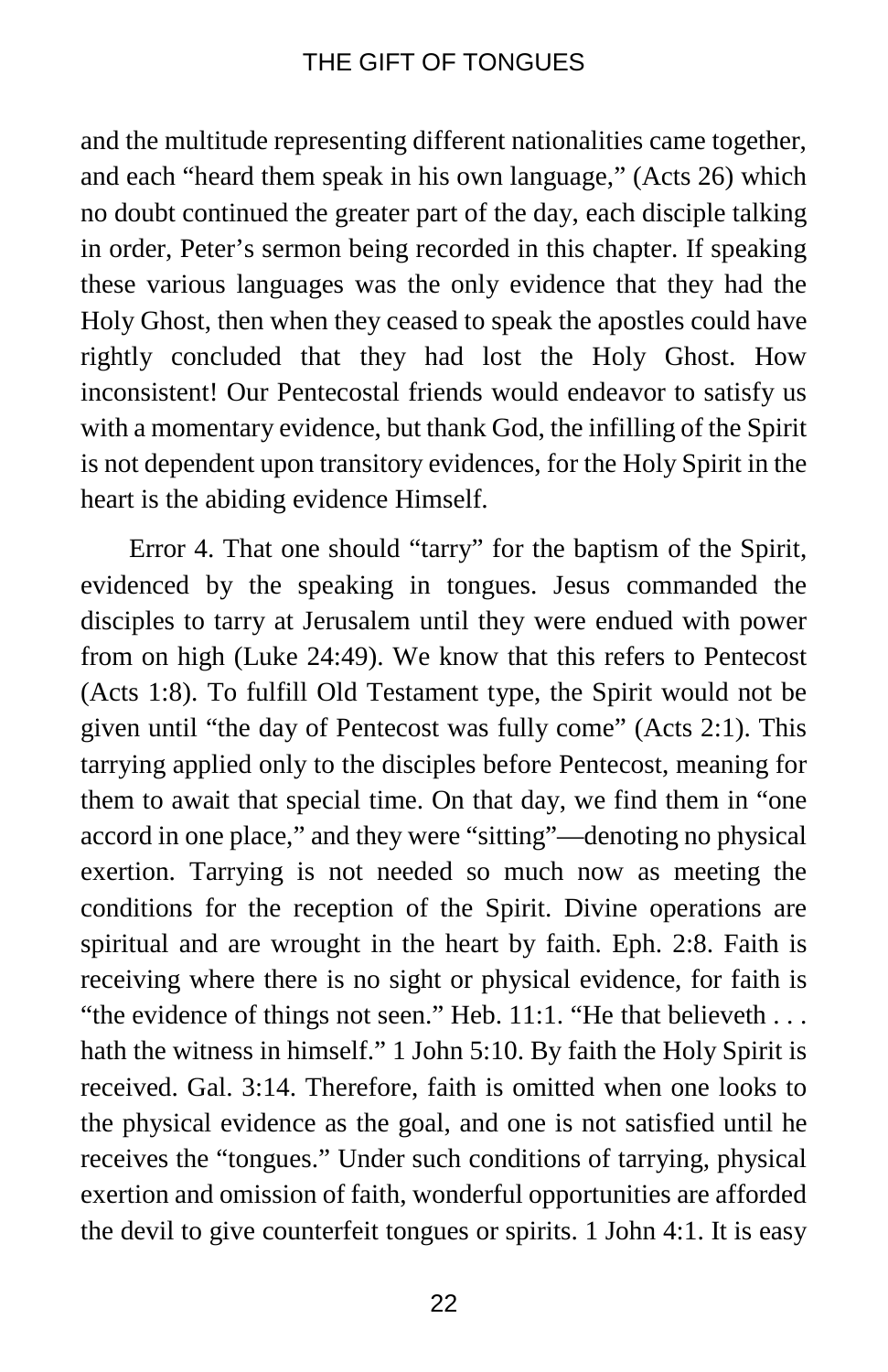for the devil to counterfeit physical manifestations of the Spirit, and this alone makes the theory unreliable. Then, too, no allowance is made for counterfeit manifestations, many of which the Word of God directly condemns. People who are demon-possessed very often speak in tongues. To my knowledge, a number of persons have escaped from the tongues movement, and in order to get Bible salvation they had to have the devils cast out by the power of God. In fact, in every case where they had sought and received the delusion of tongues, the power of the devil had to be broken before they could get salvation. This is a warning to beware of this supernatural power of the devil.

The tongues movement, through this supernatural delusive power, has ensnared a multitude of people. Lying wonders are performed by them. It is also a refuge for those who receive not a love for the truth.

Dear reader, you who believe these theories, be honest with yourself, and seek deliverance from the enemy of your soul.

—L. D. Pruitt